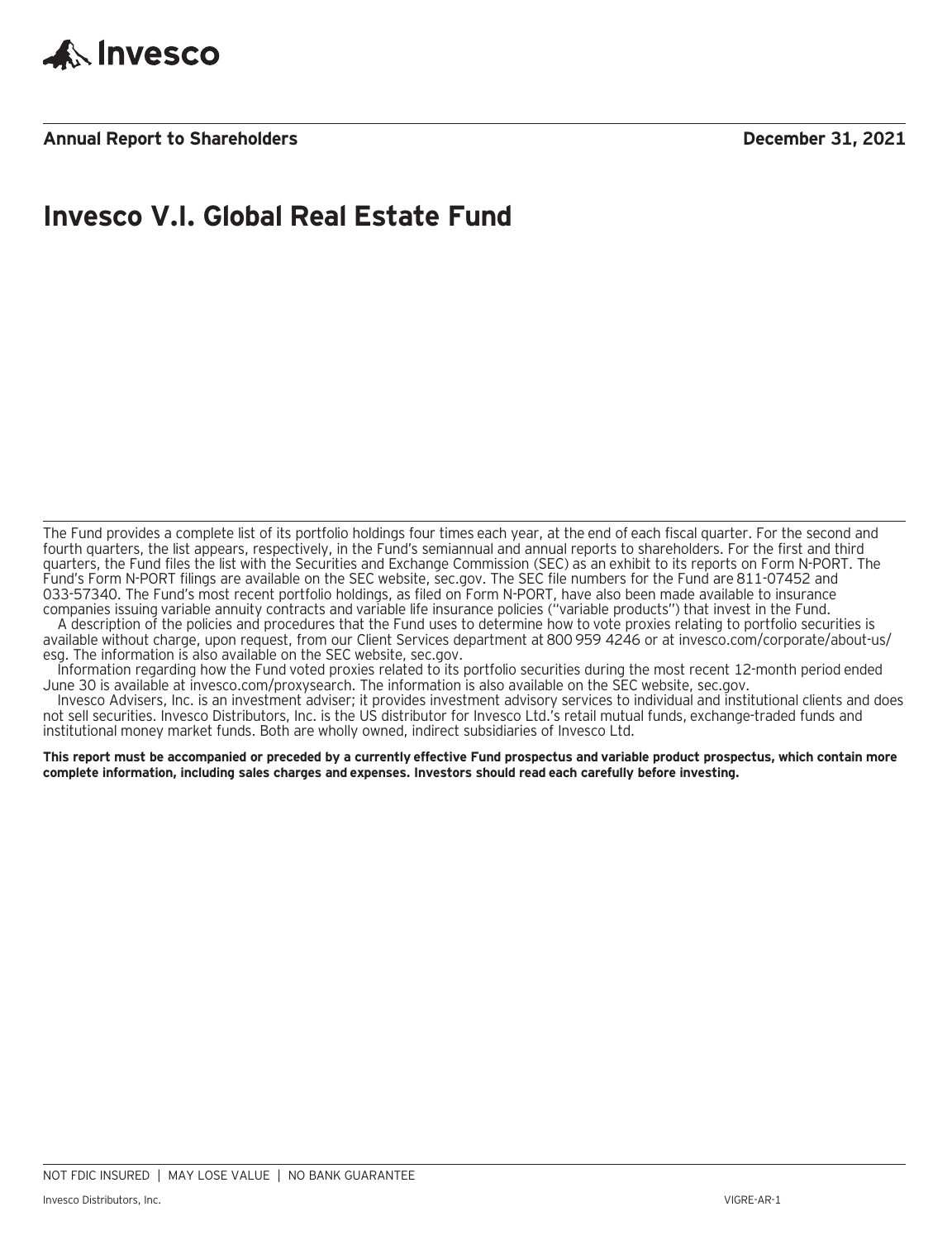### **Management's Discussion of Fund Performance**

#### **Performance summary**

For the year ended December 31, 2021, Series I shares of Invesco V.I. Global Real Estate Fund (the Fund) outperformed the Custom Invesco Global Real Estate Index, the Fund's style-specific benchmark.

Your Fund's long-term performance appears later in this report.

#### **Fund vs. Indexes**

*Total returns, 12/31/20 to 12/31/21, excluding variable product issuer charges. If variable product issuer charges were included, returns would be lower.*

| Series   Shares                                                             | 25.71% |
|-----------------------------------------------------------------------------|--------|
|                                                                             |        |
| Series II Shares                                                            | 25.44  |
| MSCI World Index <sup>▼</sup> (Broad Market Index)                          | 21.82  |
| Custom Invesco Global Real Estate Index <sup>"</sup> (Style-Specific Index) | 24.22  |
| Lipper VUF Real Estate Funds Classification Average ♦ (Peer Group)          | 42.52  |
|                                                                             |        |

Source(s): "RIMES Technologies Corp.; "Invesco, RIMES Technologies Corp.; \* Lipper Inc.

#### **Market conditions and your Fund**

Global equity markets ended the first quarter of 2021 in positive territory amid concerns about rising bond yields and inflation, with value and cyclical recovery stocks outperforming growth stocks. The successful rollout of coronavirus (COVID-19) vaccinations in the US and UK benefited equity markets. Listed real estate performed well, with performance led by the US, Hong Kong and Japan, while European and Australian listed real estate lagged.

During the second quarter of 2021, global equity markets were again bolstered by the continued acceleration of vaccination rollouts and easing of COVID-related restrictions in most developed markets. In a reversal from the first quarter, growth stocks outperformed value stocks in most regions. Emerging market equities were led by Brazil which benefited from global tailwinds, while regulatory concerns weighed on Chinese equities. Listed real estate generated returns inline with broader global equities. US REITs performed best, followed by Europe, while Asia lagged.

Developed global equity markets were flat in the third quarter of 2021 amid concerns about rising inflation, supply disruptions and the economic growth rate. Emerging market equities declined during the quarter, primarily due to weak performance from Chinese equities, which were affected by significant regulatory changes in the private tutoring industry, increased regulation in the technology sector and the potential default of a large Chinese property developer. Performance for listed real estate was volatile during the quarter, consistent with the broader macro crosscurrents impacting equities.

Most developed global equity markets ended the fourth quarter of 2021 in positive territory despite rising inflation and the emergence of Omicron, a new COVID-19 variant. Pandemic-related supply chain disruptions and labor shortages intensified during the quarter, resulting in higher costs for companies and consumers. Emerging market equities declined due to COVID-19 concerns and China's ongoing regulatory tightening and

slowing economic growth. Overall, developed listed real estate outperformed emerging market listed real estate for the fiscal year.

At the start of the fiscal year, market sentiment was focused on expectations of cyclical recovery, with anticipated out-performance for stocks with cheaper valuations and earnings recovery prospects. These factors have performed well in general equity markets, but for real estate, quality, growth, momentum and higher valuation characteristics outperformed. This was a continuation of outperformance for many of the 2020 winners. Throughout the fiscal year, the portfolio retained overweight exposure to these types of companies that have structural growth tailwinds.

From a country perspective, the largest contributors to the Fund's relative performance in the fiscal year were stock selection and an overweight to the US, stock selection in the United Kingdom and no exposure to Switzerland. The largest detractors to relative performance were an overweight and stock selection in Germany, stock selection in Hong Kong, overweight in Italy, and overweight exposure in China (the benchmark had no exposure).

From a sector perspective, the largest contributors to the Fund's relative performance during the fiscal year were overweight exposure and security selection to residential, with key contributions from US multi-family properties. Additional relative contributors included overweight exposure to industrial and underweight exposure to retail. The largest detractors to relative performance were stock selection in diversified, overweight exposure to infrastructure and underweight exposure to self-storage. The portfolio's cash exposure also detracted relatively as the index has no cash exposure.

Top individual absolute contributors to the Fund's performance during the fiscal year included **Prologis** and **AvalonBay** communities. Prologis owns a portfolio of high-quality industrial assets which are primarily located in global gateway markets. Fundamentals for the industrial sector were strong during the

fiscal year, driven by e-commerce and investment in tenant supply chains. The company outperformed partly driven by its strong operating fundamentals, increasing external growth drivers, and access to low-cost capital. AvalonBay owns multi-family assets primarily in the coastal markets of the US. The overall apartment sector outperformed during the fiscal year as the market rewarded sectors expected to experience improving operating results amidst a continued economic recovery.

Top individual detractors from the Fund's absolute performance included **Vonovia** and **Americold Realty**. Vonovia owns a portfolio of apartments in Germany, Sweden and Austria and has an attractive internal and external driven growth profile and a valuation below asset value and replacement cost. The stock underperformed after it made a surprise bid for a competitor, which should be a long-term positive, but will require the issue of new equity upon completion and thus weighed negatively on its stock price. The Fund continues to hold a position in the company. Americold owns a dominant position in cold storage and retains above-average longterm growth characteristics. The stock underperformed during the fiscal year as the company reduced guidance due to higher labor costs and a slow rebound of inventory levels. Longer-term demand trends and a favorable growth outlook remain intact.

The portfolio added exposure to structural growth sectors during the year, including industrial and residential. The portfolio's industrial exposure benefits from high levels of demand for industrial assets, which is driving more capital value growth. Demand for large, modern warehouses is expanding rapidly and the supply of new assets is dominated by high levels of tenant demand. The portfolio also added residential exposure, focusing on single-family residential and apartments. Residential real estate is under-supplied in most countries around the world. This continues to form a good base for investment in the sector. In contrast, the portfolio reduced exposure to the office sector. Office markets remain somewhat in limbo with working from home still common. The sector faces longterm headwinds such as demand deceleration, supply headwinds, and rising cap-ex burdens. We anticipate these issues will remain very evident in larger office occupiers' minds and investor preferences for many years to come.

The overall portfolio is biased toward companies with higher-quality assets, supplyconstrained real estate market exposure, lower leveraged balance sheets and better governance characteristics. The unpredictable macro and geopolitical environments suggest caution in taking significant active factors, country and currency exposures. As such, portfolio risk is still most likely to be allocated to stock-specific opportunities where there is a belief that attractive relative value exists.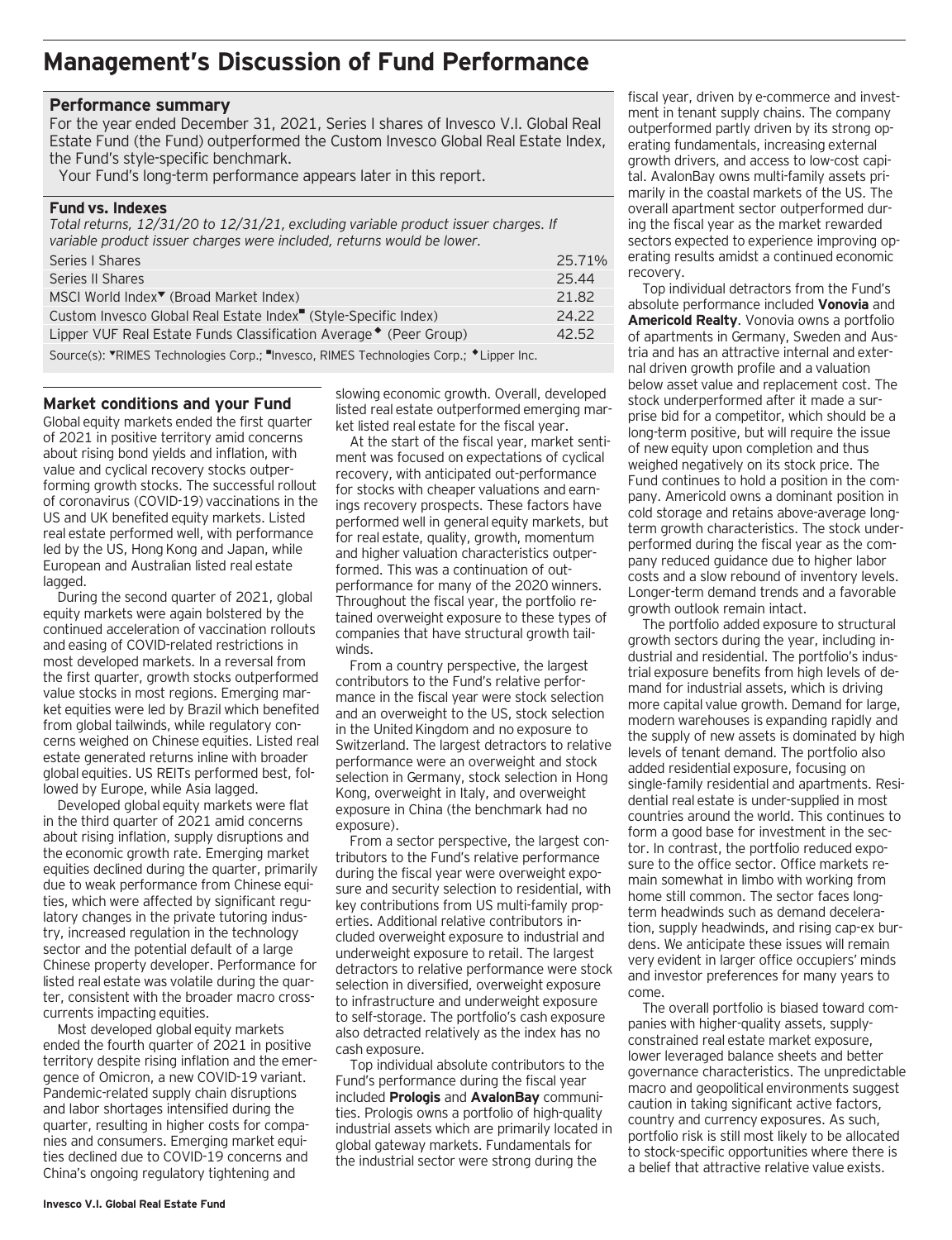We thank you for your continued investment in Invesco V.I. Global Real Estate Fund.

### **Portfolio manager(s)**:

Mark Blackburn James Cowen - Lead Grant Jackson Joe Rodriguez, Jr. - Lead Darin Turner Ping-Ying Wang - Lead

*The views and opinions expressed in management's discussion of Fund performance are those of Invesco Advisers, Inc. and its affiliates. These views and opinions are subject to change at any time based on factors such as market and economic conditions. These views and opinions may not be relied upon as investment advice or recommendations, or as an offer for a particular security. The information is not a complete analysis of every aspect of any market, country, industry, security or the Fund. Statements of fact are from sources considered reliable, but Invesco Advisers, Inc. makes no representation or warranty as to their completeness or accuracy. Although historical performance is no guarantee of future results, these insights may help you understand our investment management philosophy.*

See important Fund and, if applicable, index disclosures later in this report.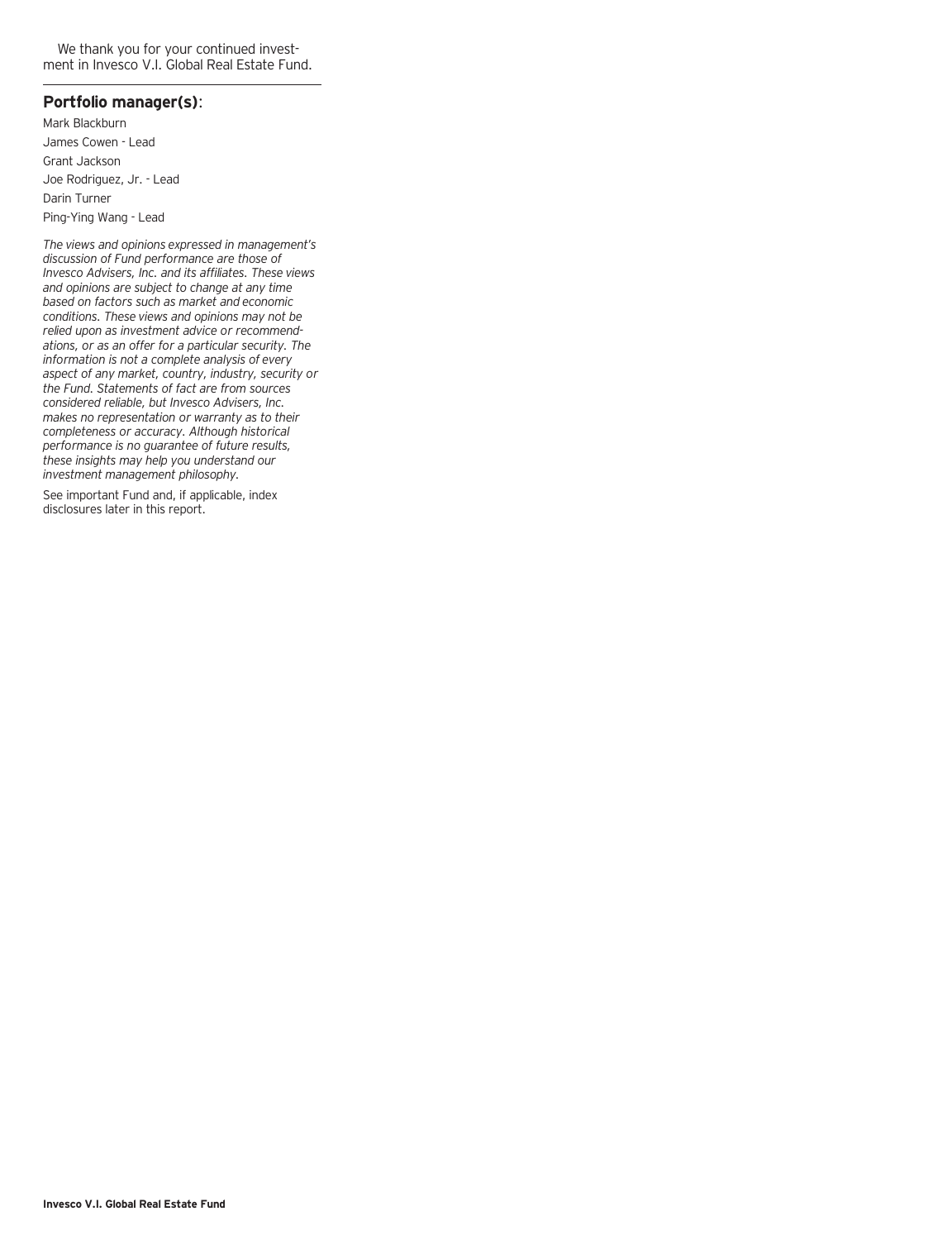### **Your Fund's Long-Term Performance**

#### **Results of a \$10,000 Investment — Oldest Share Class(es)**

Fund and index data from 12/31/11



1 Source: RIMES Technologies Corp.

2 Source: Lipper Inc.

3 Source: Invesco, RIMES Technologies Corp.

Past performance cannot guarantee future results.

| <b>Average Annual Total Returns</b><br>As of 12/31/21 |       |
|-------------------------------------------------------|-------|
| <b>Series I Shares</b>                                |       |
| Inception $(3/31/98)$                                 | 7.71% |
| 10 Years                                              | 8.11  |
| 5 Years                                               | 7.54  |
| 1 Year                                                | 25.71 |
| <b>Series II Shares</b>                               |       |
| Inception $(4/30/04)$                                 | 7.54% |
| 10 Years                                              | 7.84  |
| 5 Years                                               | 7.27  |
| 1 Year                                                | 25.44 |

**The performance of the Fund's Series I and Series II share classes will differ primarily due to different class expenses.**

**The performance data quoted represent past performance and cannot guarantee future results; current performance may be lower or higher. Please contact your variable product issuer or financial adviser for the most recent month-end variable product performance. Performance figures reflect Fund expenses, reinvested distributions and changes in net asset value. Performance figures do not reflect deduction of taxes a shareholder would pay on Fund distributions or sale of Fund shares. Investment return and principal value will fluctuate so that you may have a gain or loss when you sell shares.**

**Invesco V.I. Global Real Estate Fund, a series portfolio of AIM Variable Insurance Funds (Invesco Variable Insurance Funds), is currently offered through insurance companies issuing variable products. You can-**

**not purchase shares of the Fund directly. Performance figures given represent the Fund and are not intended to reflect actual variable product values. They do not reflect sales charges, expenses and fees assessed in connection with a variable product. Sales charges, expenses and fees, which are determined by the variable product issuers, will vary and will lower the total return.**

**The most recent month-end performance at the Fund level, excluding variable product charges, is available at 800 451 4246. As mentioned above, for the most recent month-end performance including variable product charges, please contact your variable product issuer or financial adviser.**

**Fund performance reflects any applicable fee waivers and/or expense reimbursements. Had the adviser not waived fees and/or reimbursed expenses currently or in the past, returns would have been lower. See current prospectus for more information.**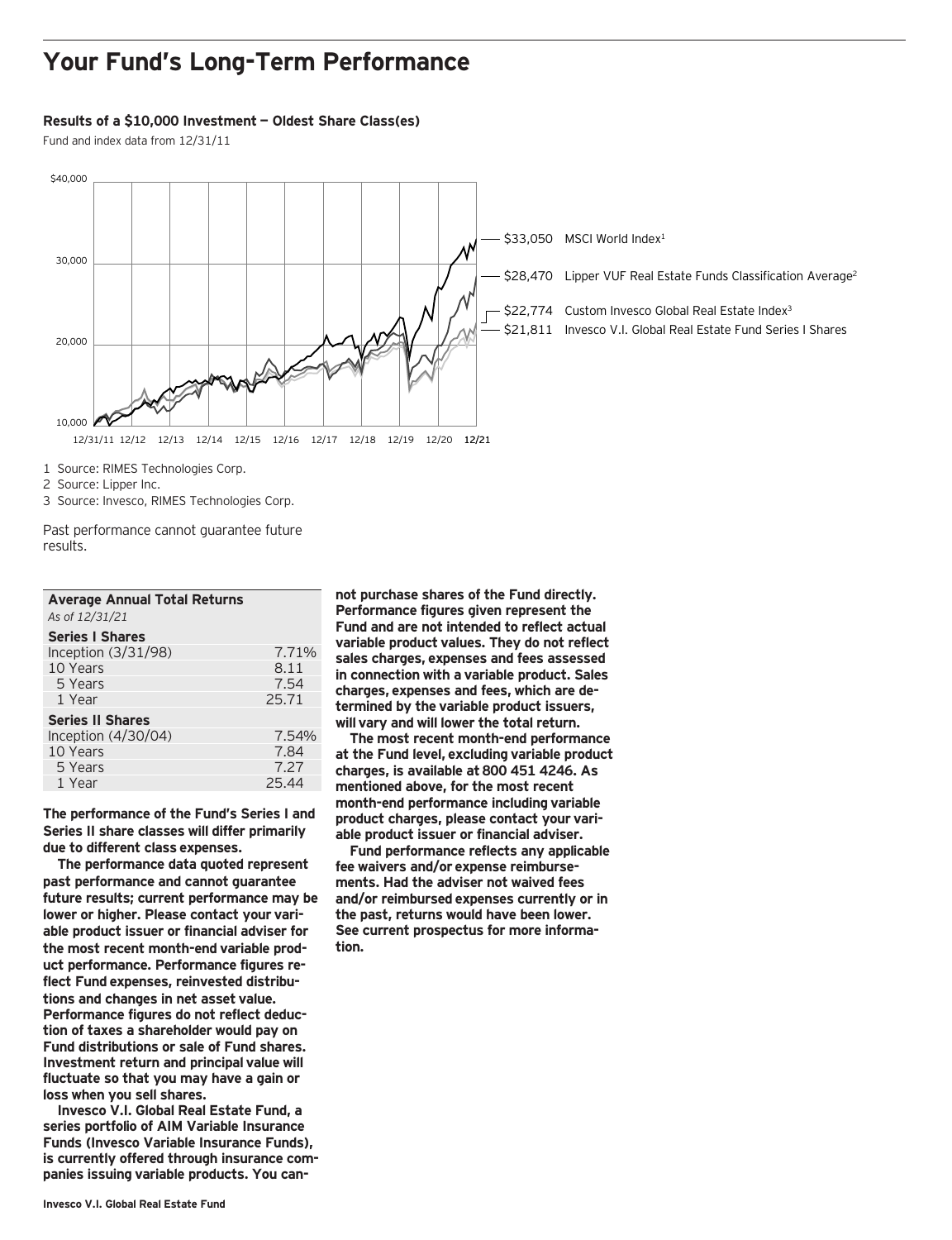### **Supplemental Information**

### **Invesco V.I. Global Real Estate Fund's investment objective is total return through growth of capital and current income.**

- Unless otherwise stated, information presented in this report is as of December 31, 2021, and is based on total net assets.
- Unless otherwise noted, all data is provided by Invesco.
- To access your Fund's reports/prospectus, visit invesco.com/fundreports.

### **About indexes used in this report**

- The **MSCI World Index<sup>SM</sup>** is an unmanaged index considered representative of stocks of developed countries. The index is computed using the net return, which withholds applicable taxes for non-resident investors.
- The **Custom Invesco Global Real Estate Index** is composed of the FTSE EPRA/ Nareit Developed Index (gross) from fund inception through Feb. 17, 2005; the FTSE EPRA/Nareit Developed Index (net) from Feb. 18, 2005, through June 30, 2014; the FTSE EPRA Nareit Global Index (Net) from July 1, 2014 through June 30, 2021, and the FTSE EPRA Nareit Developed Index (Net) from July 1, 2021 onward. The FTSE EPRA/Nareit Developed index is considered representative of global real estate companies and REITs. The FTSE EPRA/Nareit Global Index is designed to track the performance of listed real estate companies and REITS in developed and emerging markets. The net version of indexes is computed using the net return, which withholds taxes for nonresident investors.
- $\blacksquare$  The Lipper VUF Real Estate Funds Clas**sification Average** represents an average of all variable insurance underlying funds in the Lipper Real Estate Funds classification.
- The Fund is not managed to track the performance of any particular index, including the index(es) described here, and consequently, the performance of the Fund may deviate significantly from the performance of the index(es).
- A direct investment cannot be made in an index. Unless otherwise indicated, index results include reinvested dividends, and they do not reflect sales charges. Performance of the peer group, if applicable, reflects fund expenses; performance of a market index does not.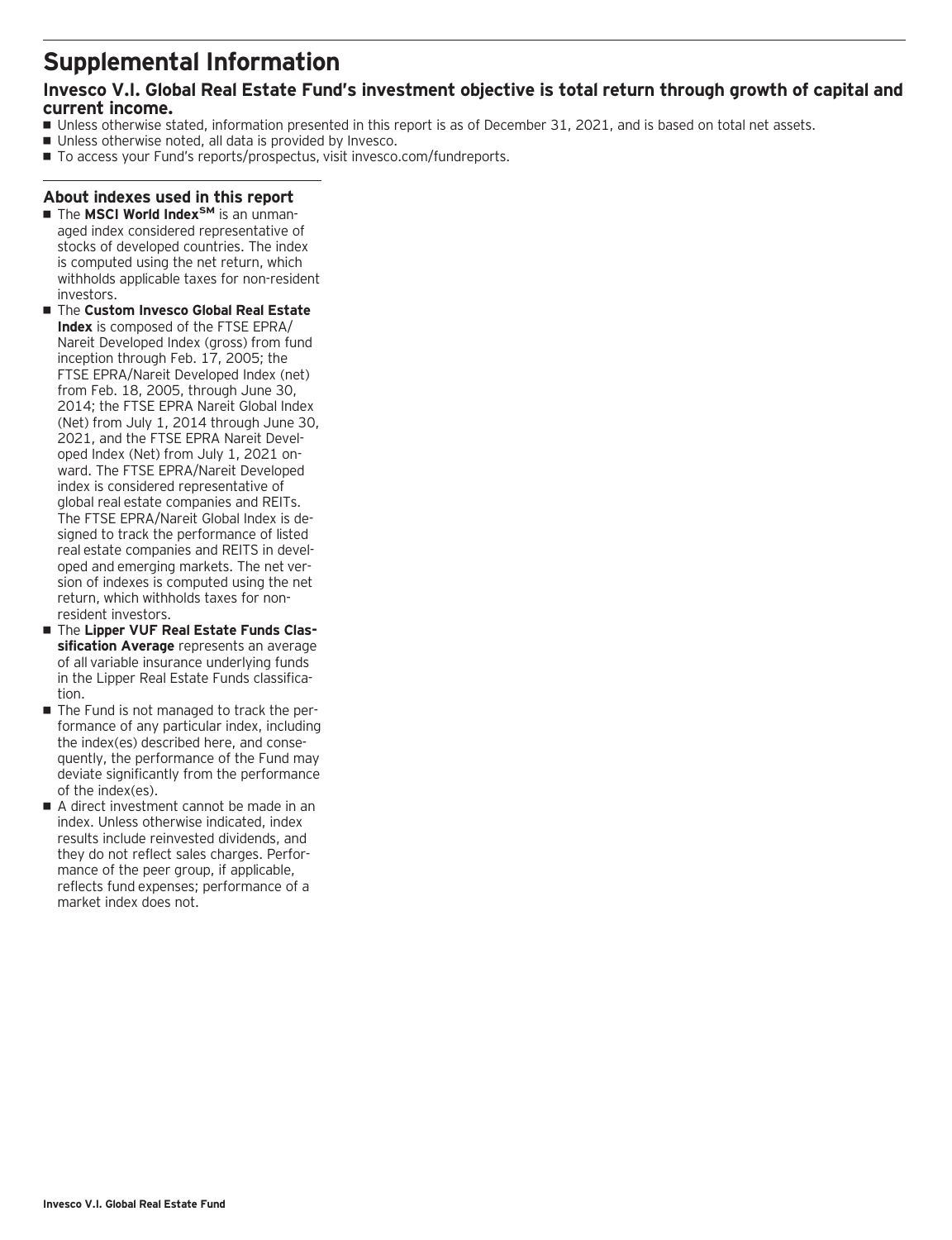### **Fund Information**

### **Portfolio Composition**

| By country                                            | % of total net assets |
|-------------------------------------------------------|-----------------------|
| <b>United States</b>                                  | 61.60%                |
| Japan                                                 | 8.76                  |
| Germany                                               | 5.34                  |
| United Kingdom                                        | 4.60                  |
| Hong Kong                                             | 4.39                  |
| Australia                                             | 3.82                  |
| Canada                                                | 2.25                  |
| Sweden                                                | 2.25                  |
| Singapore                                             | 2.14                  |
| Countries, each less than 2% of portfolio             | 3.81                  |
| Money Market Funds Plus Other Assets Less Liabilities | 1.04                  |

### **Top 10 Equity Holdings\***

|     |                                         | % of total net assets |
|-----|-----------------------------------------|-----------------------|
| 1.  | Prologis, Inc.                          | 9.02%                 |
| 2.  | Invitation Homes, Inc.                  | 4.54                  |
| 3.  | AvalonBay Communities, Inc.             | 4.44                  |
| 4.  | Welltower, Inc.                         | 4.43                  |
| 5.  | UDR, Inc.                               | 4.06                  |
| 6.  | Equinix, Inc.                           | 4.00                  |
| 7.  | Vonovia SE                              | 3.61                  |
| 8.  | VICI Properties, Inc.                   | 3.20                  |
| 9.  | Mid-America Apartment Communities, Inc. | 3.19                  |
| 10. | Duke Realty Corp.                       | 3.09                  |

The Fund's holdings are subject to change, and there is no assurance that the Fund will continue to hold any particular security.

\* Excluding money market fund holdings, if any.

Data presented here are as of December 31, 2021.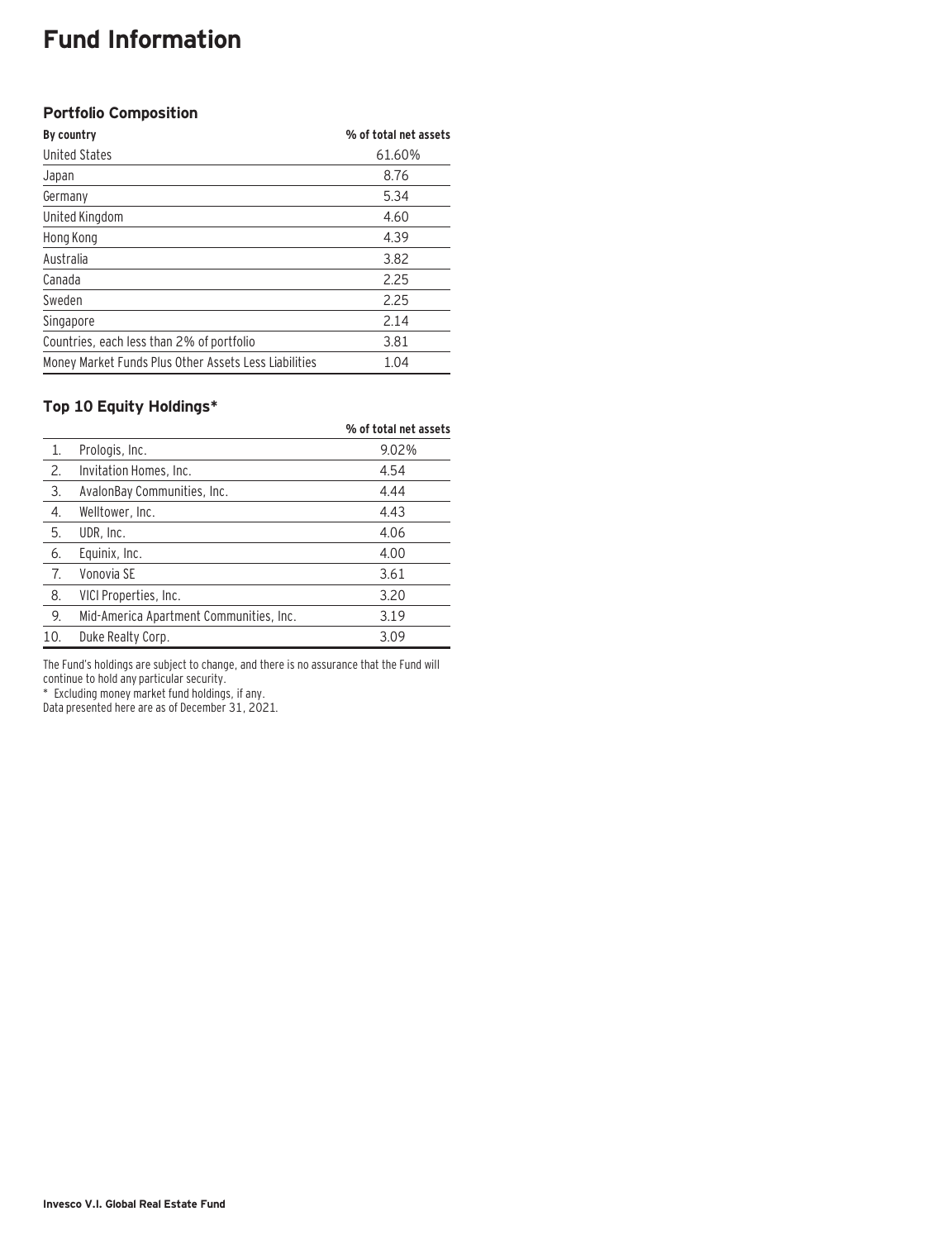# **Schedule of Investments**

December 31, 2021

| Common Stocks & Other Equity Interests-98.96%<br>Australia-3.82%<br>\$<br><b>Charter Hall Group</b><br>22,029<br>330,516<br>56,064<br>1,082,611<br>Goodman Group<br>GPT Group (The)<br>144,271<br>569,052<br>Mirvac Group<br>1,286,243<br>606,636<br>752,211<br>National Storage REIT<br>388,130<br>NEXTDC Ltd. <sup>(a)</sup><br>78,205<br>726,278<br>1,350,717<br>Stockland<br>437,670<br>6,097,628<br>Belgium-1.72%<br>Aedifica S.A.<br>9,533<br>1,247,219<br>Cofinimmo S.A.<br>5,802<br>928,221 |
|-----------------------------------------------------------------------------------------------------------------------------------------------------------------------------------------------------------------------------------------------------------------------------------------------------------------------------------------------------------------------------------------------------------------------------------------------------------------------------------------------------|
|                                                                                                                                                                                                                                                                                                                                                                                                                                                                                                     |
|                                                                                                                                                                                                                                                                                                                                                                                                                                                                                                     |
|                                                                                                                                                                                                                                                                                                                                                                                                                                                                                                     |
|                                                                                                                                                                                                                                                                                                                                                                                                                                                                                                     |
|                                                                                                                                                                                                                                                                                                                                                                                                                                                                                                     |
|                                                                                                                                                                                                                                                                                                                                                                                                                                                                                                     |
|                                                                                                                                                                                                                                                                                                                                                                                                                                                                                                     |
|                                                                                                                                                                                                                                                                                                                                                                                                                                                                                                     |
|                                                                                                                                                                                                                                                                                                                                                                                                                                                                                                     |
|                                                                                                                                                                                                                                                                                                                                                                                                                                                                                                     |
|                                                                                                                                                                                                                                                                                                                                                                                                                                                                                                     |
|                                                                                                                                                                                                                                                                                                                                                                                                                                                                                                     |
|                                                                                                                                                                                                                                                                                                                                                                                                                                                                                                     |
| Montea N.V.<br>3,833<br>576,970                                                                                                                                                                                                                                                                                                                                                                                                                                                                     |
| 2,752,410                                                                                                                                                                                                                                                                                                                                                                                                                                                                                           |
| <b>Canada-2.25%</b>                                                                                                                                                                                                                                                                                                                                                                                                                                                                                 |
| <b>Chartwell Retirement Residences</b><br>164,104<br>1,533,428                                                                                                                                                                                                                                                                                                                                                                                                                                      |
| Killam Apartment REIT<br>31,937<br>595,592                                                                                                                                                                                                                                                                                                                                                                                                                                                          |
| Summit Industrial Income REIT<br>79,082<br>1,469,170                                                                                                                                                                                                                                                                                                                                                                                                                                                |
| 3,598,190                                                                                                                                                                                                                                                                                                                                                                                                                                                                                           |
| <b>France-0.79%</b>                                                                                                                                                                                                                                                                                                                                                                                                                                                                                 |
| Gecina S.A.<br>9,071<br>1,268,759                                                                                                                                                                                                                                                                                                                                                                                                                                                                   |
|                                                                                                                                                                                                                                                                                                                                                                                                                                                                                                     |
| Germany-5.34%                                                                                                                                                                                                                                                                                                                                                                                                                                                                                       |
| Aroundtown S.A.<br>217,549<br>1,317,662<br>Instone Real Estate Group SE(b)<br>14,292                                                                                                                                                                                                                                                                                                                                                                                                                |
| 270,641<br>Sirius Real Estate Ltd.<br>612,928<br>1,173,237                                                                                                                                                                                                                                                                                                                                                                                                                                          |
| Vonovia SE<br>104,324<br>5,760,402                                                                                                                                                                                                                                                                                                                                                                                                                                                                  |
| 8,521,942                                                                                                                                                                                                                                                                                                                                                                                                                                                                                           |
|                                                                                                                                                                                                                                                                                                                                                                                                                                                                                                     |
| Hong Kong-4.39%                                                                                                                                                                                                                                                                                                                                                                                                                                                                                     |
| CK Asset Holdings Ltd.<br>31,000<br>195,491                                                                                                                                                                                                                                                                                                                                                                                                                                                         |
| Hang Lung Properties Ltd.<br>370,000<br>761,157                                                                                                                                                                                                                                                                                                                                                                                                                                                     |
| Hongkong Land Holdings Ltd.<br>146,100<br>759,201                                                                                                                                                                                                                                                                                                                                                                                                                                                   |
| Kerry Properties Ltd.<br>206,500<br>537,810                                                                                                                                                                                                                                                                                                                                                                                                                                                         |
| Link REIT<br>87,900<br>774,359                                                                                                                                                                                                                                                                                                                                                                                                                                                                      |
| 301,000<br>New World Development Co. Ltd.<br>1,191,536                                                                                                                                                                                                                                                                                                                                                                                                                                              |
| Sun Hung Kai Properties Ltd.<br>2,263,999<br>186,500<br>Wharf Real Estate Investment Co. Ltd.<br>102,000                                                                                                                                                                                                                                                                                                                                                                                            |
| 518,135<br>7,001,688                                                                                                                                                                                                                                                                                                                                                                                                                                                                                |
|                                                                                                                                                                                                                                                                                                                                                                                                                                                                                                     |
| Italy-0.56%                                                                                                                                                                                                                                                                                                                                                                                                                                                                                         |
| Infrastrutture Wireless Italiane S.p.A. <sup>(b)</sup><br>73,696<br>892,273                                                                                                                                                                                                                                                                                                                                                                                                                         |
| Japan-8.76%                                                                                                                                                                                                                                                                                                                                                                                                                                                                                         |
| Advance Residence Investment Corp.<br>278<br>919,873                                                                                                                                                                                                                                                                                                                                                                                                                                                |
| <b>GLP J-Reit</b><br>222<br>383,605                                                                                                                                                                                                                                                                                                                                                                                                                                                                 |
| Japan Metropolitan Fund Investment                                                                                                                                                                                                                                                                                                                                                                                                                                                                  |
| 1,415<br>1,219,084<br>Corp.<br>Japan Prime Realty Investment Corp.<br>558,179                                                                                                                                                                                                                                                                                                                                                                                                                       |
| 161<br>Japan Real Estate Investment Corp.                                                                                                                                                                                                                                                                                                                                                                                                                                                           |
| 116<br>658,528<br>Kenedix Office Investment Corp.<br>122<br>753,734                                                                                                                                                                                                                                                                                                                                                                                                                                 |
| LaSalle Logiport REIT<br>181<br>318,593                                                                                                                                                                                                                                                                                                                                                                                                                                                             |
| Mitsubishi Estate Co. Ltd.<br>73,300<br>1,016,135                                                                                                                                                                                                                                                                                                                                                                                                                                                   |
| Mitsui Fudosan Co. Ltd.<br>129,058<br>2,556,547                                                                                                                                                                                                                                                                                                                                                                                                                                                     |
| Mitsui Fudosan Logistics Park, Inc.<br>891,547<br>159                                                                                                                                                                                                                                                                                                                                                                                                                                               |

|                                                          | <b>Shares</b>    | Value                  |
|----------------------------------------------------------|------------------|------------------------|
| Japan-(continued)                                        |                  |                        |
| Nippon Accommodations Fund, Inc.                         | 113              | Ś<br>651,564           |
| Nippon Prologis REIT, Inc.                               | 179              | 632,929                |
| Nomura Real Estate Master Fund, Inc.                     | 448              | 630,157                |
| ORIX JREIT, Inc.                                         | 484              | 756,536                |
| Tokyo Tatemono Co. Ltd.                                  | 21,800           | 318,426                |
| Tokyu Fudosan Holdings Corp.                             | 177,200          | 990,615                |
| United Urban Investment Corp.                            | 620              | 728,746                |
|                                                          |                  | 13,984,798             |
| Malta-0.00%                                              |                  |                        |
| BGP Holdings PLC <sup>(c)</sup>                          | 1,355,927        | 2                      |
|                                                          |                  |                        |
| Singapore-2.14%                                          |                  |                        |
| CapitaLand Integrated Commercial Trust                   | 850,900          | 1,288,700              |
| Digital Core REIT Management Pte Ltd. (a)                | 460,300          | 533,948                |
| Mapletree Commercial Trust                               | 388,600          | 576,729                |
| Mapletree Industrial Trust                               | 507,830          | 1,021,737              |
|                                                          |                  | 3,421,114              |
| Spain-0.74%                                              |                  |                        |
| Cellnex Telecom S.A. <sup>(b)</sup>                      | 20,261           | 1,176,355              |
| <b>Sweden-2.25%</b>                                      |                  |                        |
| Castellum AB                                             | 36,406           | 976,338                |
| Samhallsbyggnadsbolaget i Norden AB,                     |                  |                        |
| Class B                                                  | 176,774          | 1,289,774              |
| Wihlborgs Fastigheter AB                                 | 58,591           | 1,328,373              |
|                                                          |                  | 3,594,485              |
| United Kingdom-4.60%                                     |                  |                        |
| Derwent London PLC                                       | 9,664            | 446,458                |
| Grainger PLC                                             | 174,660          | 744,783                |
| Safestore Holdings PLC                                   | 70,766           | 1,348,191              |
| Segro PLC                                                | 139,668          | 2,713,084              |
| Tritax Big Box REIT PLC                                  | 410,433          | 1,382,374              |
| UNITE Group PLC (The)                                    | 47,214           | 708,572                |
|                                                          |                  | 7,343,462              |
|                                                          |                  |                        |
| United States-61.60%                                     |                  |                        |
| Alexandria Real Estate Equities, Inc.                    | 4,726            | 1,053,709              |
| American Homes 4 Rent, Class A                           | 43,185           | 1,883,298              |
| <b>Americold Realty Trust</b>                            | 23,018           | 754,760                |
| AvalonBay Communities, Inc.                              | 28,067           | 7,089,444              |
| Brixmor Property Group, Inc.                             | 61,313           | 1,557,963              |
| Camden Property Trust<br>Duke Realty Corp.               | 10,433           | 1,864,168              |
|                                                          | 75,048<br>7,556  | 4,926,151              |
| Equinix, Inc.<br>Essential Properties Realty Trust, Inc. | 44,972           | 6,391,167<br>1,296,543 |
| First Industrial Realty Trust, Inc.                      | 26,596           |                        |
| Gaming and Leisure Properties, Inc.                      | 21,881           | 1,760,655<br>1,064,729 |
| Invitation Homes, Inc.                                   | 159,798          | 7,245,241              |
| <b>JBG SMITH Properties</b>                              |                  |                        |
| Life Storage, Inc.                                       | 10,280<br>18,420 | 295,139                |
| Mid-America Apartment Communities, Inc.                  | 22,166           | 2,821,576<br>5,085,767 |
| NETSTREIT Corp.                                          | 20,365           | 466,359                |
| Outfront Media, Inc.                                     | 11,040           | 296,093                |
| PotlatchDeltic Corp.                                     | 14,552           | 876,321                |

See accompanying Notes to Financial Statements which are an integral part of the financial statements.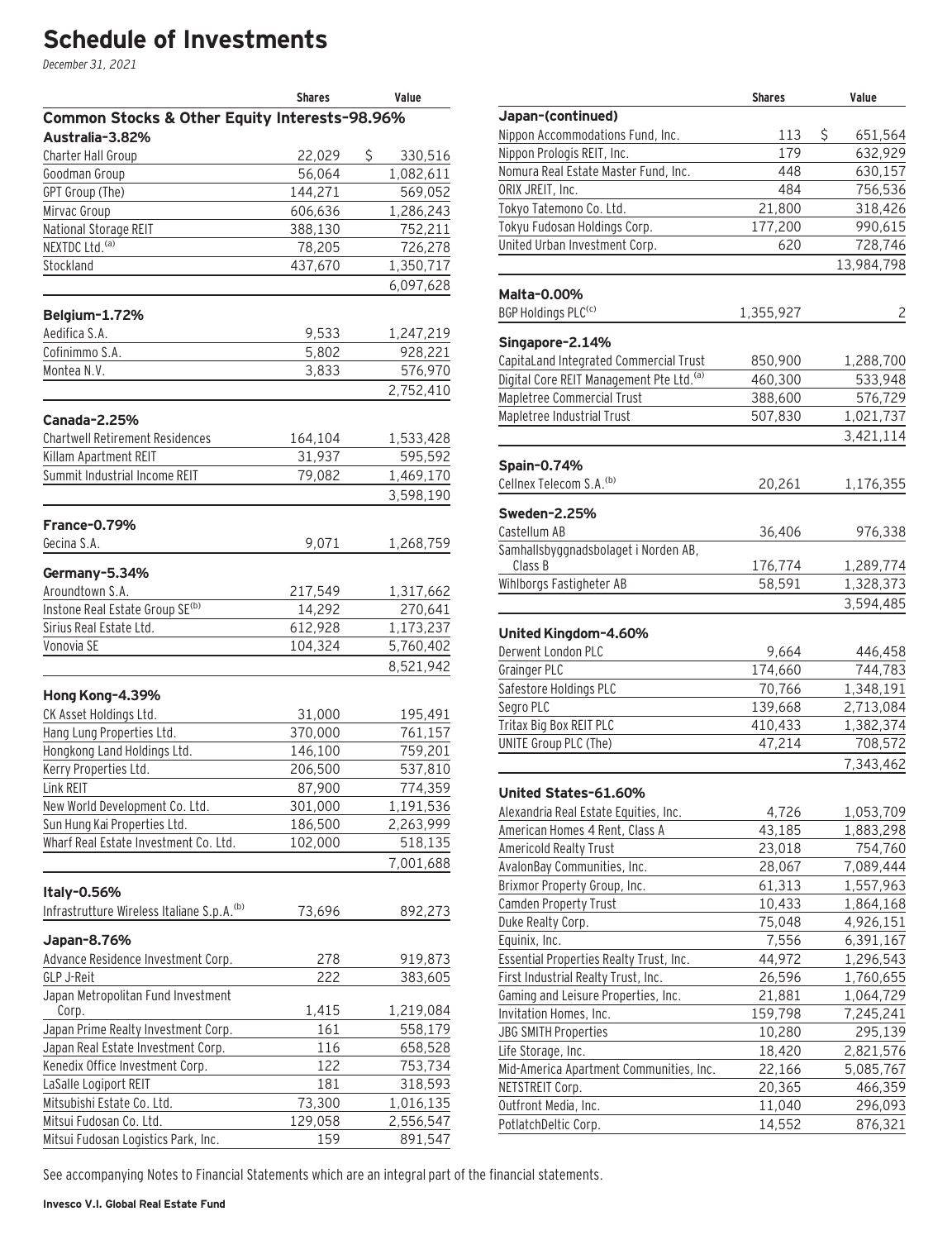|                                              | <b>Shares</b> | Value           |
|----------------------------------------------|---------------|-----------------|
| <b>United States-(continued)</b>             |               |                 |
| Prologis, Inc.                               | 85,564        | 14,405,555<br>S |
| Regency Centers Corp.                        | 13,074        | 985,126         |
| Rexford Industrial Realty, Inc.              | 53,308        | 4,323,812       |
| Ryman Hospitality Properties, Inc. (a)       | 19,473        | 1,790,737       |
| Simon Property Group, Inc.                   | 16,428        | 2,624,702       |
| SITE Centers Corp.                           | 68,600        | 1,085,938       |
| Sun Communities, Inc.                        | 10,968        | 2,302,951       |
| UDR, Inc.                                    | 107,985       | 6,478,020       |
| Urban Edge Properties                        | 73,505        | 1,396,595       |
| Ventas, Inc.                                 | 79,006        | 4,038,787       |
| VICI Properties, Inc.                        | 169,663       | 5,108,553       |
| Welltower, Inc.                              | 82,490        | 7,075,167       |
|                                              |               | 98,345,026      |
| Total Common Stocks & Other Equity Interests |               |                 |
| (Cost \$126,027,757)                         |               | 157,998,132     |

|                                                                                        | <b>Shares</b> |   | Value         |
|----------------------------------------------------------------------------------------|---------------|---|---------------|
| <b>Money Market Funds-0.83%</b>                                                        |               |   |               |
| Invesco Government & Agency Portfolio,<br>Institutional Class, 0.03% <sup>(d)(e)</sup> | 414.569       | S | 414.569       |
| Invesco Liquid Assets Portfolio, Institutional<br>Class, 0.02% <sup>(d)(e)</sup>       | 431.210       |   | 431.297       |
| Invesco Treasury Portfolio, Institutional Class,<br>$0.01\%$ <sup>(d)(e)</sup>         | 473.793       |   | 473,793       |
| Total Money Market Funds (Cost \$1,319,659)                                            |               |   | 1,319,659     |
| TOTAL INVESTMENTS IN SECURITIES-99.79%<br>(Cost \$127,347,416)                         |               |   | 159,317,791   |
| OTHER ASSETS LESS LIABILITIES-0.21%                                                    |               |   | 340,928       |
| NET ASSETS-100.00%                                                                     |               |   | \$159,658,719 |

Investment Abbreviations:

REIT – Real Estate Investment Trust

Notes to Schedule of Investments:

(a) Non-income producing security.<br>(b) Security purchased or received in

Security purchased or received in a transaction exempt from registration under the Securities Act of 1933, as amended (the "1933 Act"). The security may be resold pursuant to an exemption from registration under the 1933 Act, typically to qualified institutional buyers. The aggregate value of these securities at December 31, 2021 was \$2,339,269, which represented 1.47% of the Fund's Net Assets.

(c) Security valued using significant unobservable inputs (Level 3). See Note 3.

(d) Affiliated issuer. The issuer and/or the Fund is a wholly-owned subsidiary of Invesco Ltd., or is affiliated by having an investment adviser that is under common control of Invesco Ltd. The table below shows the Fund's transactions in, and earnings from, its investments in affiliates for the fiscal year ended December 31, 2021.

|                                                               | Value<br>December 31, 2020 | <b>Purchases</b><br>at Cost | <b>Proceeds</b><br>from Sales | Change in<br>Unrealized<br>Appreciation | Realized<br>Gain<br>(Loss) | Value<br>December 31, 2021 | <b>Dividend Income</b> |
|---------------------------------------------------------------|----------------------------|-----------------------------|-------------------------------|-----------------------------------------|----------------------------|----------------------------|------------------------|
| Investments in Affiliated Money Market Funds:                 |                            |                             |                               |                                         |                            |                            |                        |
| Invesco Government & Agency Portfolio,<br>Institutional Class | \$801.050                  | \$13,574,528                | S(13.961.009)                 |                                         |                            | \$414.569                  | \$94                   |
| Invesco Liquid Assets Portfolio, Institutional Class          | 598.192                    | 9.618.339                   | (9.785.255)                   | 41                                      | (20)                       | 431.297                    | 49                     |
| Invesco Treasury Portfolio, Institutional Class               | 915.486                    | 15.513.747                  | (15.955.440)                  |                                         |                            | 473.793                    | 39                     |
| Total                                                         | \$2,314,728                | \$38,706.614                | S(39.701.704)                 | \$41                                    | S(20)                      | \$1.319.659                | \$182                  |

(e) The rate shown is the 7-day SEC standardized yield as of December 31, 2021.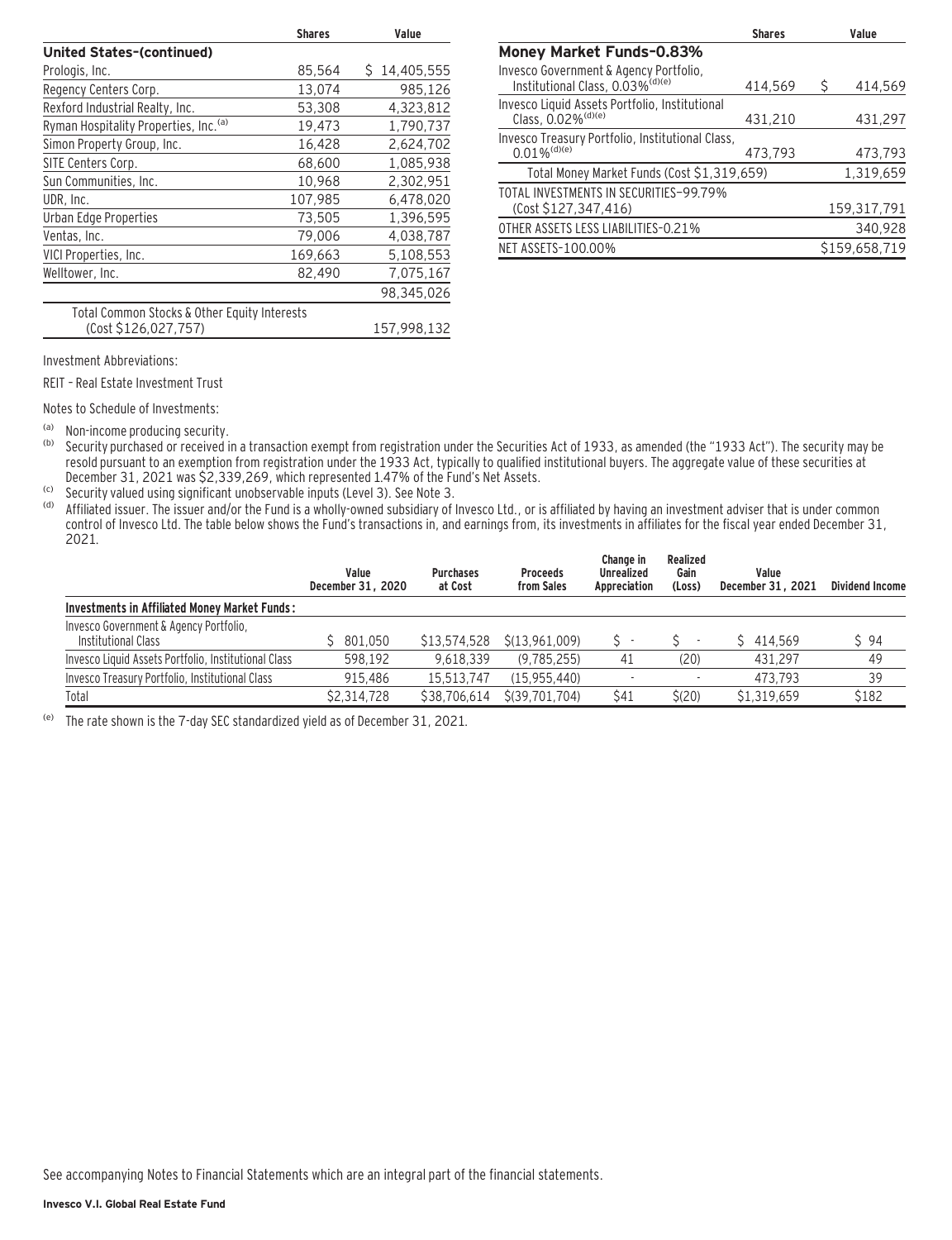## **Statement of Assets and Liabilities**

December 31, 2021

### **Assets:**

| Investments in unaffiliated securities, at value                                    |               |
|-------------------------------------------------------------------------------------|---------------|
| (Cost \$126,027,757)                                                                | \$157,998,132 |
| Investments in affiliated money market funds, at value                              |               |
| (Cost \$1,319,659)                                                                  | 1,319,659     |
| Cash                                                                                | 4,176         |
| Foreign currencies, at value (Cost \$59,454)                                        | 58,482        |
| Receivable for:<br>Investments sold                                                 | 167,478       |
| Fund shares sold                                                                    | 74,364        |
| Dividends                                                                           | 453,090       |
| Investment for trustee deferred compensation and                                    |               |
| retirement plans                                                                    | 58,782        |
| Other assets                                                                        | 607           |
| Total assets                                                                        | 160,134,770   |
| Liabilities:                                                                        |               |
| Payable for:                                                                        |               |
| Investments purchased                                                               | 183,150       |
| Fund shares reacquired                                                              | 79,323        |
| Accrued fees to affiliates                                                          | 74,780        |
| Accrued other operating expenses                                                    | 72,365        |
| Trustee deferred compensation and retirement plans                                  | 66,433        |
| <b>Total liabilities</b>                                                            | 476,051       |
| Net assets applicable to shares outstanding                                         | \$159,658,719 |
| Net assets consist of:                                                              |               |
| Shares of beneficial interest                                                       | \$132,589,256 |
| Distributable earnings                                                              | 27,069,463    |
|                                                                                     | \$159,658,719 |
| <b>Net Assets:</b>                                                                  |               |
| Series I                                                                            | \$116,762,246 |
| Series II                                                                           | \$42,896,473  |
| Shares outstanding, no par value, with an unlimited number of<br>shares authorized: |               |
| $C_{\alpha}$ rigged                                                                 | (100000)      |

| Series I                                | 6,489,033 |
|-----------------------------------------|-----------|
| Series II                               | 2,446,810 |
| Series I:<br>Net asset value per share  | 17.99     |
| Series II:<br>Net asset value per share | 17.53     |

### **Statement of Operations**

For the year ended December 31, 2021

#### **Investment income:**

| Dividends (net of foreign withholding taxes of \$194,468) | \$3,953,882 |
|-----------------------------------------------------------|-------------|
| Dividends from affiliated money market funds              | 182         |
| Total investment income                                   | 3,954,064   |
| <b>Expenses:</b>                                          |             |
| Advisory fees                                             | 1,197,281   |
| Administrative services fees                              | 262,033     |
| Distribution fees - Series II                             | 99,262      |
| Transfer agent fees                                       | 21,066      |
| Trustees' and officers' fees and benefits                 | 23,708      |
| Reports to shareholders                                   | 10,534      |
| Professional services fees                                | 48,678      |
| 0ther                                                     | (9, 436)    |
| Total expenses                                            | 1,653,126   |
| Less: Fees waived                                         | (517)       |
| Net expenses                                              | 1,652,609   |
| Net investment income                                     | 2.301.455   |

### **Realized and unrealized gain (loss) from:**

Net realized gain (loss) from:

| Unaffiliated investment securities (net of foreign taxes of                                                             |              |
|-------------------------------------------------------------------------------------------------------------------------|--------------|
| \$60,517                                                                                                                | 16,077,190   |
| Affiliated investment securities                                                                                        | (20)         |
| Foreign currencies                                                                                                      | (38, 932)    |
| Forward foreign currency contracts                                                                                      | 920          |
|                                                                                                                         | 16,039,158   |
| Change in net unrealized appreciation (depreciation) of:<br>Unaffiliated investment securities (net of foreign taxes of |              |
| S34.678)                                                                                                                | 18,604,268   |
| Affiliated investment securities                                                                                        | 41           |
| Foreign currencies                                                                                                      | (6, 842)     |
| Forward foreign currency contracts                                                                                      | 10           |
|                                                                                                                         | 18,597,477   |
| Net realized and unrealized gain                                                                                        | 34,636,635   |
| Net increase in net assets resulting from operations                                                                    | \$36,938,090 |
|                                                                                                                         |              |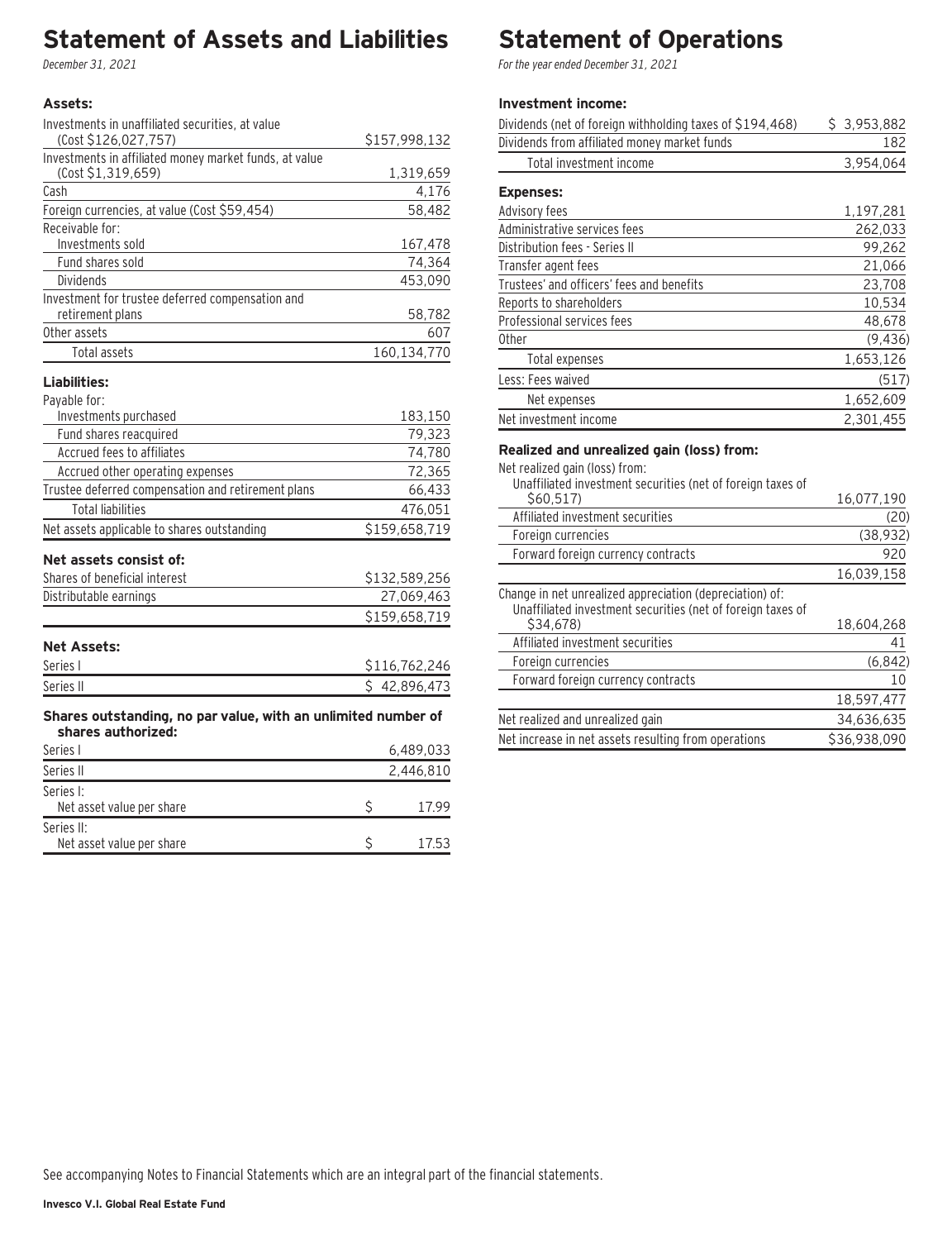### **Statement of Changes in Net Assets**

For the years ended December 31, 2021 and 2020

|                                                                         | 2021            | 2020            |
|-------------------------------------------------------------------------|-----------------|-----------------|
| <b>Operations:</b>                                                      |                 |                 |
| Net investment income                                                   | 2,301,455<br>Ŝ. | 2,687,283<br>S. |
| Net realized gain (loss)                                                | 16,039,158      | (16,808,321)    |
| Change in net unrealized appreciation (depreciation)                    | 18,597,477      | (10, 464, 307)  |
| Net increase (decrease) in net assets resulting from operations         | 36,938,090      | (24, 585, 345)  |
| Distributions to shareholders from distributable earnings:              |                 |                 |
| Series I                                                                | (3,061,258)     | (9,161,706)     |
| Series II                                                               | (1,034,025)     | (1,846,585)     |
| Total distributions from distributable earnings                         | (4,095,283)     | (11,008,291)    |
| <b>Share transactions-net:</b>                                          |                 |                 |
| Series I                                                                | (27, 200, 184)  | (4,013,664)     |
| Series II                                                               | (208, 852)      | (1,655,429)     |
| Net increase (decrease) in net assets resulting from share transactions | (27, 409, 036)  | (5,669,093)     |
| Net increase (decrease) in net assets                                   | 5,433,771       | (41, 262, 729)  |
| Net assets:                                                             |                 |                 |
| Beginning of year                                                       | 154,224,948     | 195,487,677     |
| End of year                                                             | \$159,658,719   | \$154,224,948   |

See accompanying Notes to Financial Statements which are an integral part of the financial statements.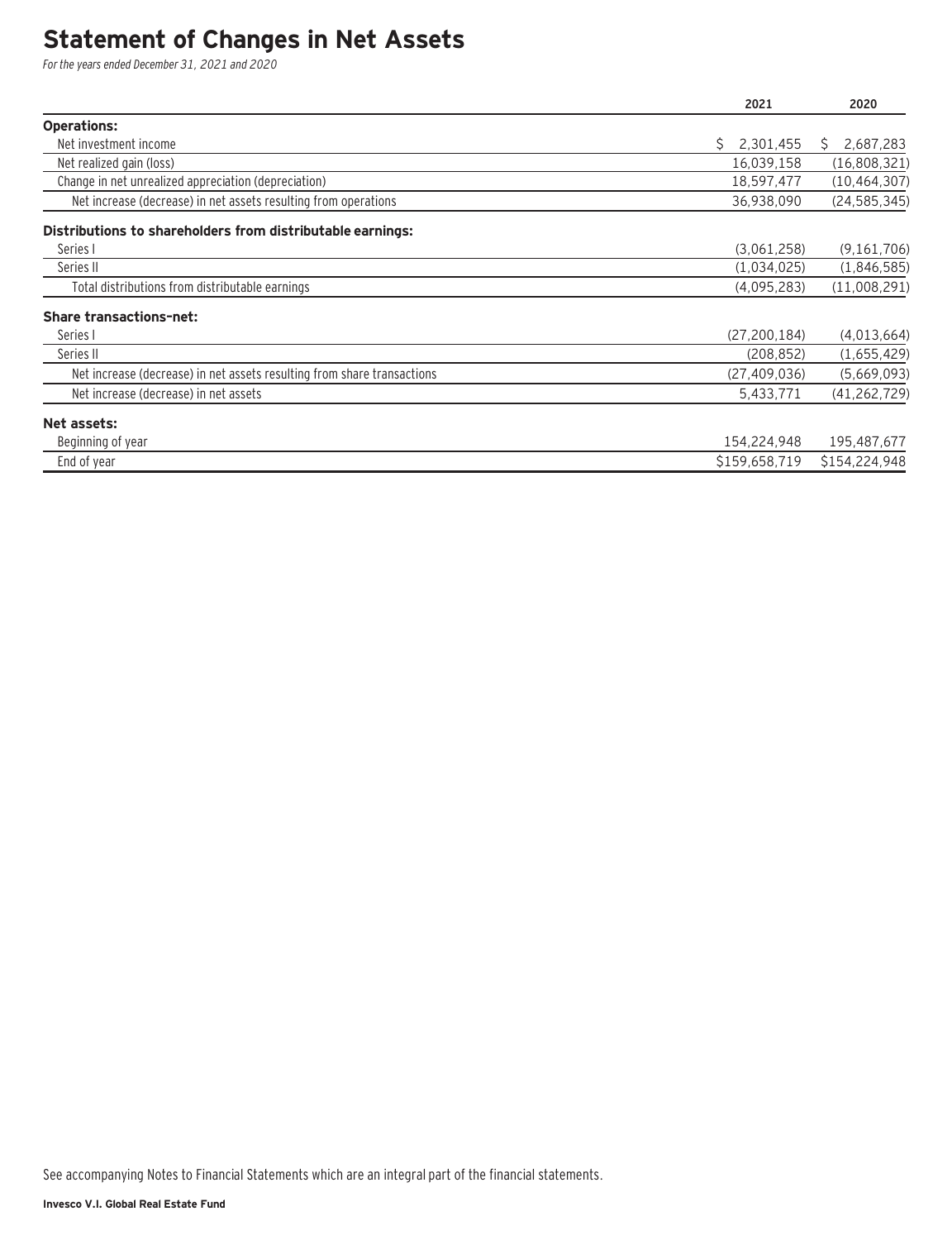# **Financial Highlights**

The following schedule presents financial highlights for a share of the Fund outstanding throughout the periods indicated.

|                     | Net asset<br>value,<br>beginning<br>of period | <b>Net</b><br>investment<br>income <sup>(a)</sup> | Net gains<br>(losses)<br>on securities<br>(both<br>realized and<br>unrealized) | <b>Total from</b><br>investment<br>operations | <b>Dividends</b><br>from net<br>investment<br>income | <b>Distributions</b><br>from net<br>realized<br>gains | Total<br>distributions | Net asset<br>value, end<br>of period | Total<br>return <sup>(b)</sup> | Net assets.<br>end of period<br>(000's omitted) | Ratio of<br>expenses<br>to average<br>net assets<br>with fee waivers<br>and/or<br>expenses<br>absorbed | Ratio of<br>expenses<br>to average net<br>assets without<br>fee waivers<br>and/or<br>expenses<br>absorbed | Ratio of net<br>investment<br>income<br>to average<br>net assets | Portfolio<br>turnover <sup>(c)</sup> |
|---------------------|-----------------------------------------------|---------------------------------------------------|--------------------------------------------------------------------------------|-----------------------------------------------|------------------------------------------------------|-------------------------------------------------------|------------------------|--------------------------------------|--------------------------------|-------------------------------------------------|--------------------------------------------------------------------------------------------------------|-----------------------------------------------------------------------------------------------------------|------------------------------------------------------------------|--------------------------------------|
| Series I            |                                               |                                                   |                                                                                |                                               |                                                      |                                                       |                        |                                      |                                |                                                 |                                                                                                        |                                                                                                           |                                                                  |                                      |
| Year ended 12/31/21 | \$14.69                                       | \$0.25                                            | \$3.51                                                                         | \$3.76                                        | \$(0.46)                                             | $\overline{a}$                                        | \$(0.46)               | \$17.99                              | 25.71%                         | \$116,762                                       | 0.97%                                                                                                  | 0.97%                                                                                                     | 1.51%                                                            | 95%                                  |
| Year ended 12/31/20 | 18.22                                         | 0.28                                              | (2.61)                                                                         | (2.33)                                        | (0.77)                                               | (0.43)                                                | (1.20)                 | 14.69                                | (12.32)                        | 119.114                                         | 1.04                                                                                                   | 1.04                                                                                                      | 1.86                                                             | 154                                  |
| Year ended 12/31/19 | 15.52                                         | 0.39                                              | 3.15                                                                           | 3.54                                          | (0.82)                                               | (0.02)                                                | (0.84)                 | 18.22                                | 23.00                          | 150,255                                         | 1.04                                                                                                   | 1.04                                                                                                      | 2.22                                                             | 61                                   |
| Year ended 12/31/18 | 17.38                                         | 0.40                                              | (1.41)                                                                         | (1.01)                                        | (0.65)                                               | (0.20)                                                | (0.85)                 | 15.52                                | (6.10)                         | 124,816                                         | 1.01                                                                                                   | 1.01                                                                                                      | 2.38                                                             | 57                                   |
| Year ended 12/31/17 | 16.15                                         | 0.45 <sup>(d)</sup>                               | 1.62                                                                           | 2.07                                          | (0.56)                                               | (0.28)                                                | (0.84)                 | 17.38                                | 12.98                          | 158,229                                         | 1.02                                                                                                   | 1.02                                                                                                      | 2.63 <sup>(d)</sup>                                              | 50                                   |
| Series II           |                                               |                                                   |                                                                                |                                               |                                                      |                                                       |                        |                                      |                                |                                                 |                                                                                                        |                                                                                                           |                                                                  |                                      |
| Year ended 12/31/21 | 14.33                                         | 0.20                                              | 3.43                                                                           | 3.63                                          | (0.43)                                               | $\overline{\phantom{0}}$                              | (0.43)                 | 17.53                                | 25.44                          | 42,896                                          | 1.22                                                                                                   | 1.22                                                                                                      | 1.26                                                             | 95                                   |
| Year ended 12/31/20 | 17.78                                         | 0.24                                              | (2.55)                                                                         | (2.31)                                        | (0.71)                                               | (0.43)                                                | (1.14)                 | 14.33                                | (12.56)                        | 35,111                                          | 1.29                                                                                                   | 1.29                                                                                                      | 1.61                                                             | 154                                  |
| Year ended 12/31/19 | 15.03                                         | 0.34                                              | 3.04                                                                           | 3.38                                          | (0.61)                                               | (0.02)                                                | (0.63)                 | 17.78                                | 22.65                          | 45,233                                          | 1.29                                                                                                   | 1.29                                                                                                      | 1.97                                                             | 61                                   |
| Year ended 12/31/18 | 16.86                                         | 0.34                                              | (1.35)                                                                         | (1.01)                                        | (0.62)                                               | (0.20)                                                | (0.82)                 | 15.03                                | (6.33)                         | 26,799                                          | 1.26                                                                                                   | 1.26                                                                                                      | 2.13                                                             | 57                                   |
| Year ended 12/31/17 | 15.69                                         | 0.39 <sup>(d)</sup>                               | 1.58                                                                           | 1.97                                          | (0.52)                                               | (0.28)                                                | (0.80)                 | 16.86                                | 12.73                          | 260,083                                         | 1.27                                                                                                   | 1.27                                                                                                      | 2.38 <sup>(d)</sup>                                              | 50                                   |

(a) Calculated using average shares outstanding.<br>(b) Includes adjustments in accordance with accounting principles generally accepted in the United States of America and as such, the net asset value for financial reporting the returns based upon those net asset values may differ from the net asset value and returns for shareholder transactions. Total returns are not annualized for periods less than one vear, if applicable, and do not reflect

(c) Portfolio turnover is calculated at the fund level and is not annualized for periods less than one year, if applicable.<br>(d) Net investment income per share and the ratio of net investment income to average net assets i share and the ratio of net investment income to average net assets excluding the significant dividends are \$0.38 and 2.18%, \$0.32 and 1.93% for Series I and Series II shares, respectively.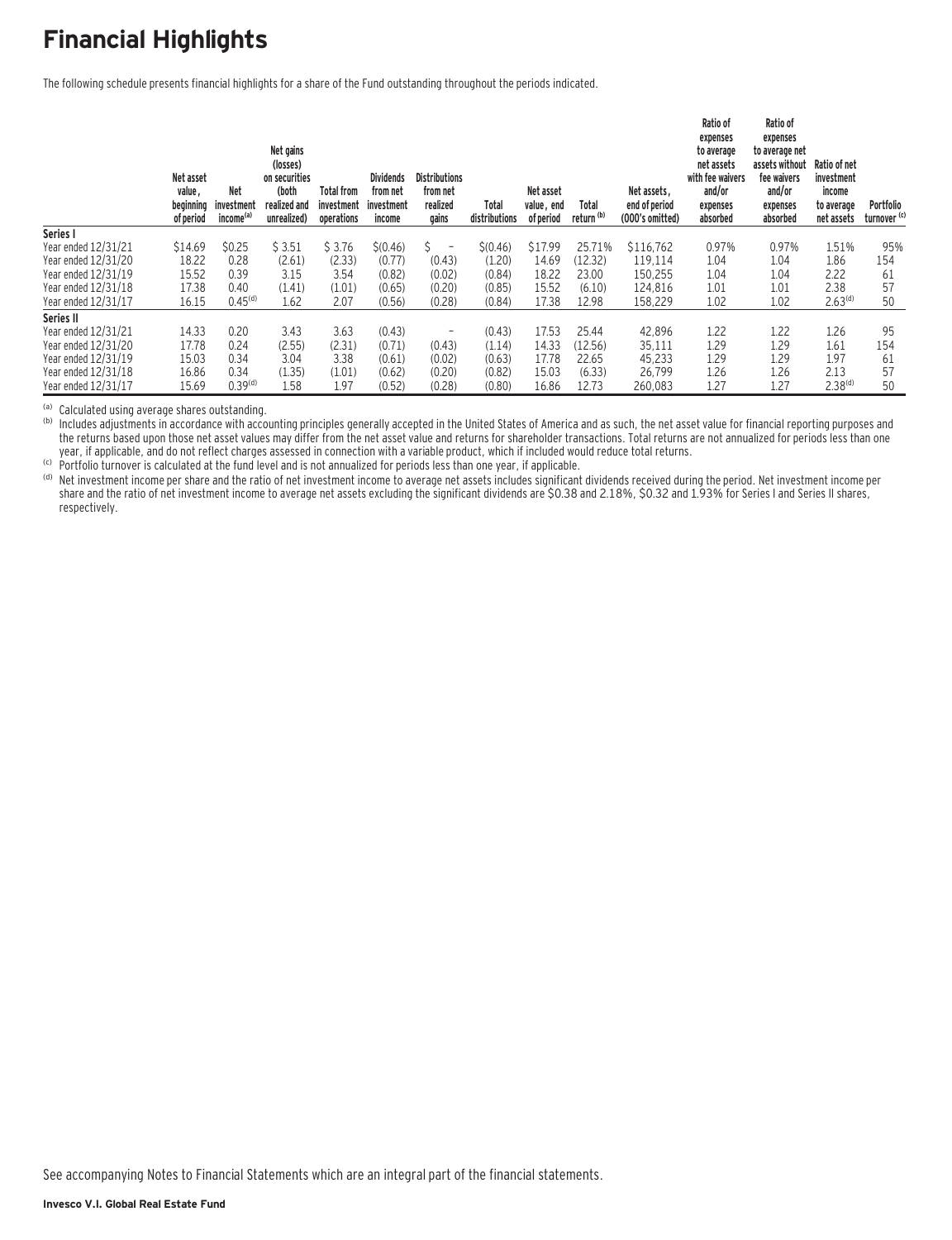### **Notes to Financial Statements**

December 31, 2021

#### **NOTE 1—Significant Accounting Policies**

Invesco V.I. Global Real Estate Fund (the "Fund") is a series portfolio of AIM Variable Insurance Funds (Invesco Variable Insurance Funds) (the "Trust"). The Trust is a Delaware statutory trust registered under the Investment Company Act of 1940, as amended (the "1940 Act"), as an open-end series management investment company. Information presented in these financial statements pertains only to the Fund. Matters affecting the Fund or each class will be voted on exclusively by the shareholders of the Fund or each class. Current Securities and Exchange Commission ("SEC") guidance, however, requires participating insurance companies offering separate accounts to vote shares proportionally in accordance with the instructions of the contract owners whose investments are funded by shares of each Fund or class.

The Fund's investment objective is total return through growth of capital and current income.

The Fund currently offers two classes of shares, Series I and Series II, both of which are offered to insurance company separate accounts funding variable annuity contracts and variable life insurance policies ("variable products").

The Fund is an investment company and accordingly follows the investment company accounting and reporting guidance in accordance with Financial Accounting Standards Board Accounting Standards Codification Topic 946, Financial Services – Investment Companies.

The following is a summary of the significant accounting policies followed by the Fund in the preparation of its financial statements.

A. Security Valuations - Securities, including restricted securities, are valued according to the following policy.

A security listed or traded on an exchange (except convertible securities) is valued at its last sales price or official closing price as of the close of the customary trading session on the exchange where the security is principally traded, or lacking any sales or official closing price on a particular day, the security may be valued at the closing bid price on that day. Securities traded in the over-the-counter market are valued based on prices furnished by independent pricing services or market makers. When such securities are valued by an independent pricing service they may be considered fair valued. Futures contracts are valued at the final settlement price set by an exchange on which they are principally traded. Listed options are valued at the mean between the last bid and asked prices from the exchange on which they are principally traded. Options not listed on an exchange are valued by an independent source at the mean between the last bid and asked prices. For purposes of determining net asset value ("NAV") per share, futures and option contracts generally are valued 15 minutes after the close of the customary trading session of the New York Stock Exchange ("NYSE").

Investments in open-end and closed-end registered investment companies that do not trade on an exchange are valued at the end-of-day net asset value per share. Investments in open-end and closed-end registered investment companies that trade on an exchange are valued at the last sales price or official closing price as of the close of the customary trading session on the exchange where the security is principally traded.

Debt obligations (including convertible securities) and unlisted equities are fair valued using an evaluated quote provided by an independent pricing service. Evaluated quotes provided by the pricing service may be determined without exclusive reliance on quoted prices, and may reflect appropriate factors such as institution-size trading in similar groups of securities, developments related to specific securities, dividend rate (for unlisted equities), yield (for debt obligations), quality, type of issue, coupon rate (for debt obligations), maturity (for debt obligations), individual trading characteristics and other market data. Pricing services generally value debt obligations assuming orderly transactions of institutional round lot size, but a fund may hold or transact in the same securities in smaller, odd lot sizes. Odd lots often trade at lower prices than institutional round lots. Debt obligations are subject to interest rate and credit risks. In addition, all debt obligations involve some risk of default with respect to interest and/or principal payments.

Foreign securities' (including foreign exchange contracts) prices are converted into U.S. dollar amounts using the applicable exchange rates as of the close of the NYSE. If market quotations are available and reliable for foreign exchange-traded equity securities, the securities will be valued at the market quotations. Because trading hours for certain foreign securities end before the close of the NYSE, closing market quotations may become unreliable. If between the time trading ends on a particular security and the close of the customary trading session on the NYSE, events occur that the investment adviser determines are significant and make the closing price unreliable, the Fund may fair value the security. If the event is likely to have affected the closing price of the security, the security will be valued at fair value in good faith using procedures approved by the Board of Trustees. Adjustments to closing prices to reflect fair value may also be based on a screening process of an independent pricing service to indicate the degree of certainty, based on historical data, that the closing price in the principal market where a foreign security trades is not the current value as of the close of the NYSE. Foreign securities' prices meeting the approved degree of certainty that the price is not reflective of current value will be priced at the indication of fair value from the independent pricing service. Multiple factors may be considered by the independent pricing service in determining adjustments to reflect fair value and may include information relating to sector indices, American Depositary Receipts and domestic and foreign index futures. Foreign securities may have additional risks including exchange rate changes, potential for sharply devalued currencies and high inflation, political and economic upheaval, the relative lack of issuer information, relatively low market liquidity and the potential lack of strict financial and accounting controls and standards.

Securities for which market prices are not provided by any of the above methods may be valued based upon quotes furnished by independent sources. The last bid price may be used to value equity securities. The mean between the last bid and asked prices is used to value debt obligations, including corporate loans.

Securities for which market quotations are not readily available or became unreliable are valued at fair value as determined in good faith by or under the supervision of the Trust's officers following procedures approved by the Board of Trustees. Issuer specific events, market trends, bid/asked quotes of brokers and information providers and other market data may be reviewed in the course of making a good faith determination of a security's fair value.

The Fund may invest in securities that are subject to interest rate risk, meaning the risk that the prices will generally fall as interest rates rise and, conversely, the prices will generally rise as interest rates fall. Specific securities differ in their sensitivity to changes in interest rates depending on their individual characteristics. Changes in interest rates may result in increased market volatility, which may affect the value and/or liquidity of certain Fund investments.

Valuations change in response to many factors including the historical and prospective earnings of the issuer, the value of the issuer's assets, general market conditions which are not specifically related to the particular issuer, such as real or perceived adverse economic conditions, changes in the general outlook for revenues or corporate earnings, changes in interest or currency rates, regional or global instability, natural or environmental disasters, widespread disease or other public health issues, war, acts of terrorism or adverse investor sentiment generally and market liquidity. Because of the inherent uncertainties of valuation, the values reflected in the financial statements may materially differ from the value received upon actual sale of those investments.

**B. Securities Transactions and Investment Income** - Securities transactions are accounted for on a trade date basis. Realized gains or losses on sales are computed on the basis of specific identification of the securities sold. Interest income (net of withholding tax, if any) is recorded on an accrual basis from settlement date and includes coupon interest and amortization of premium and accretion of discount on debt securities as applicable. Dividend income (net of withholding tax, if any) is recorded on the ex-dividend date.

The Fund may periodically participate in litigation related to Fund investments. As such, the Fund may receive proceeds from litigation settlements. Any proceeds received are included in the Statement of Operations as realized gain (loss) for investments no longer held and as unrealized gain (loss) for investments still held.

Brokerage commissions and mark ups are considered transaction costs and are recorded as an increase to the cost basis of securities purchased and/or a reduction of proceeds on a sale of securities. Such transaction costs are included in the determination of net realized and unrealized gain (loss) from investment securities reported in the Statement of Operations and the Statement of Changes in Net Assets and the net realized and unrealized gains (losses) on securities per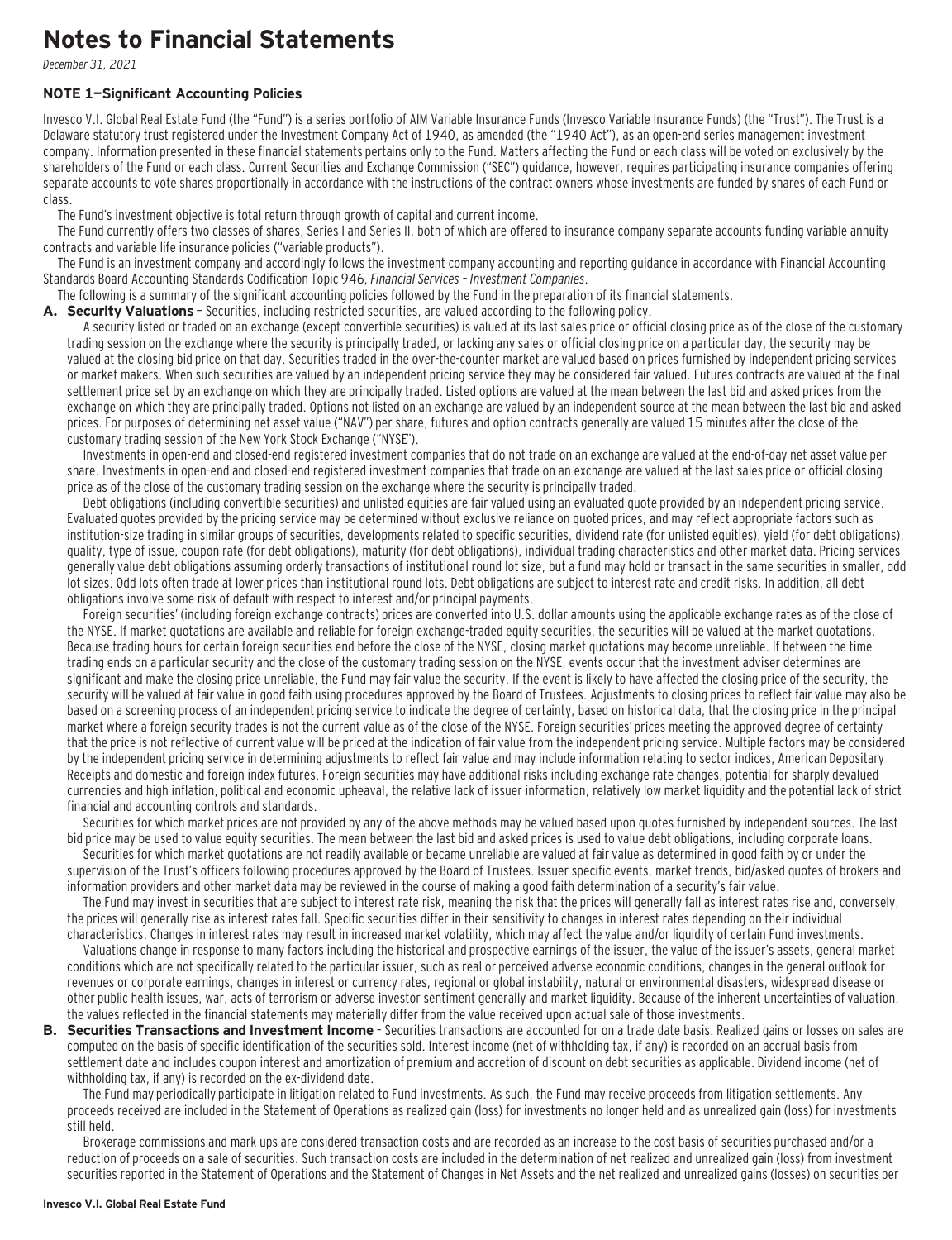share in the Financial Highlights. Transaction costs are included in the calculation of the Fund's net asset value and, accordingly, they reduce the Fund's total returns. These transaction costs are not considered operating expenses and are not reflected in net investment income reported in the Statement of Operations and the Statement of Changes in Net Assets, or the net investment income per share and the ratios of expenses and net investment income reported in the Financial Highlights, nor are they limited by any expense limitation arrangements between the Fund and the investment adviser.

The Fund allocates income and realized and unrealized capital gains and losses to a class based on the relative net assets of each class.

The Fund recharacterizes distributions received from REIT investments based on information provided by the REIT into the following categories: ordinary income, long-term and short-term capital gains, and return of capital. If information is not available on a timely basis from the REIT, the recharacterization will be based on available information which may include the previous year's allocation. If new or additional information becomes available from the REIT at a later date, a recharacterization will be made in the following year. The Fund records as dividend income the amount recharacterized as ordinary income and as realized gain the amount recharacterized as capital gain in the Statement of Operations, and the amount recharacterized as return of capital as a reduction of the cost of the related investment. These recharacterizations are reflected in the accompanying financial statements.

- **C. Country Determination**  For the purposes of making investment selection decisions and presentation in the Schedule of Investments, the investment adviser may determine the country in which an issuer is located and/or credit risk exposure based on various factors. These factors include the laws of the country under which the issuer is organized, where the issuer maintains a principal office, the country in which the issuer derives 50% or more of its total revenues and the country that has the primary market for the issuer's securities, as well as other criteria. Among the other criteria that may be evaluated for making this determination are the country in which the issuer maintains 50% or more of its assets, the type of security, financial guarantees and enhancements, the nature of the collateral and the sponsor organization. Country of issuer and/or credit risk exposure has been determined to be the United States of America, unless otherwise noted.
- **D. Distributions**  Distributions from net investment income and net realized capital gain, if any, are generally declared and paid to separate accounts of participating insurance companies annually and recorded on the ex-dividend date.
- **E. Federal Income Taxes** The Fund intends to comply with the requirements of Subchapter M of the Internal Revenue Code of 1986, as amended (the "Internal Revenue Code"), necessary to qualify as a regulated investment company and to distribute substantially all of the Fund's taxable earnings to shareholders. As such, the Fund will not be subject to federal income taxes on otherwise taxable income (including net realized capital gain) that is distributed to shareholders. Therefore, no provision for federal income taxes is recorded in the financial statements.

The Fund recognizes the tax benefits of uncertain tax positions only when the position is more likely than not to be sustained. Management has analyzed the Fund's uncertain tax positions and concluded that no liability for unrecognized tax benefits should be recorded related to uncertain tax positions. Management is not aware of any tax positions for which it is reasonably possible that the total amounts of unrecognized tax benefits will change materially in the next 12 months. The Fund files tax returns in the U.S. Federal jurisdiction and certain other jurisdictions. Generally, the Fund is subject to examinations by such taxing authorities for up to three years after the filing of the return for the tax period.

- **F. Expenses**  Fees provided for under the Rule 12b-1 plan of a particular class of the Fund and which are directly attributable to that class are charged to the operations of such class. All other expenses are allocated among the classes based on relative net assets.
- **G. Accounting Estimates** The preparation of financial statements in conformity with accounting principles generally accepted in the United States of America ("GAAP") requires management to make estimates and assumptions that affect the reported amounts of assets and liabilities at the date of the financial statements and the reported amounts of revenues and expenses during the reporting period including estimates and assumptions related to taxation. Actual results could differ from those estimates by a significant amount. In addition, the Fund monitors for material events or transactions that may occur or become known after the period-end date and before the date the financial statements are released to print.
- **H. Indemnifications**  Under the Trust's organizational documents, each Trustee, officer, employee or other agent of the Trust is indemnified against certain liabilities that may arise out of the performance of their duties to the Fund. Additionally, in the normal course of business, the Fund enters into contracts, including the Fund's servicing agreements, that contain a variety of indemnification clauses. The Fund's maximum exposure under these arrangements is unknown as this would involve future claims that may be made against the Fund that have not yet occurred. The risk of material loss as a result of such indemnification claims is considered remote.
- **I. Foreign Currency Translations**  Foreign currency is valued at the close of the NYSE based on quotations posted by banks and major currency dealers. Portfolio securities and other assets and liabilities denominated in foreign currencies are translated into U.S. dollar amounts at the date of valuation. Purchases and sales of portfolio securities (net of foreign taxes withheld on disposition) and income items denominated in foreign currencies are translated into U.S. dollar amounts on the respective dates of such transactions. The Fund does not separately account for the portion of the results of operations resulting from changes in foreign exchange rates on investments and the fluctuations arising from changes in market prices of securities held. The combined results of changes in foreign exchange rates and the fluctuation of market prices on investments (net of estimated foreign tax withholding) are included with the net realized and unrealized gain or loss from investments in the Statement of Operations. Reported net realized foreign currency gains or losses arise from (1) sales of foreign currencies, (2) currency gains or losses realized between the trade and settlement dates on securities transactions, and (3) the difference between the amounts of dividends, interest, and foreign withholding taxes recorded on the Fund's books and the U.S. dollar equivalent of the amounts actually received or paid. Net unrealized foreign currency gains and losses arise from changes in the fair values of assets and liabilities, other than investments in securities at fiscal period end, resulting from changes in exchange rates.

The Fund may invest in foreign securities, which may be subject to foreign taxes on income, gains on investments or currency repatriation, a portion of which may be recoverable. Foreign taxes, if any, are recorded based on the tax regulations and rates that exist in the foreign markets in which the Fund invests and are shown in the Statement of Operations.

**J. Forward Foreign Currency Contracts** — The Fund may engage in foreign currency transactions either on a spot (i.e. for prompt delivery and settlement) basis, or through forward foreign currency contracts, to manage or minimize currency or exchange rate risk.

The Fund may also enter into forward foreign currency contracts for the purchase or sale of a security denominated in a foreign currency in order to "lock in" the U.S. dollar price of that security, or the Fund may also enter into forward foreign currency contracts that do not provide for physical settlement of the two currencies, but instead are settled by a single cash payment calculated as the difference between the agreed upon exchange rate and the spot rate at settlement based upon an agreed upon notional amount (non-deliverable forwards). The Fund will set aside liquid assets in an amount equal to the daily mark-to-market obligation for forward foreign currency contracts.

A forward foreign currency contract is an obligation between two parties ("Counterparties") to purchase or sell a specific currency for an agreed-upon price at a future date. The use of forward foreign currency contracts does not eliminate fluctuations in the price of the underlying securities the Fund owns or intends to acquire but establishes a rate of exchange in advance. Fluctuations in the value of these contracts are measured by the difference in the contract date and reporting date exchange rates and are recorded as unrealized appreciation (depreciation) until the contracts are closed. When the contracts are closed, realized gains (losses) are recorded. Realized and unrealized gains (losses) on the contracts are included in the Statement of Operations. The primary risks associated with forward foreign currency contracts include failure of the Counterparty to meet the terms of the contract and the value of the foreign currency changing unfavorably. These risks may be in excess of the amounts reflected in the Statement of Assets and Liabilities.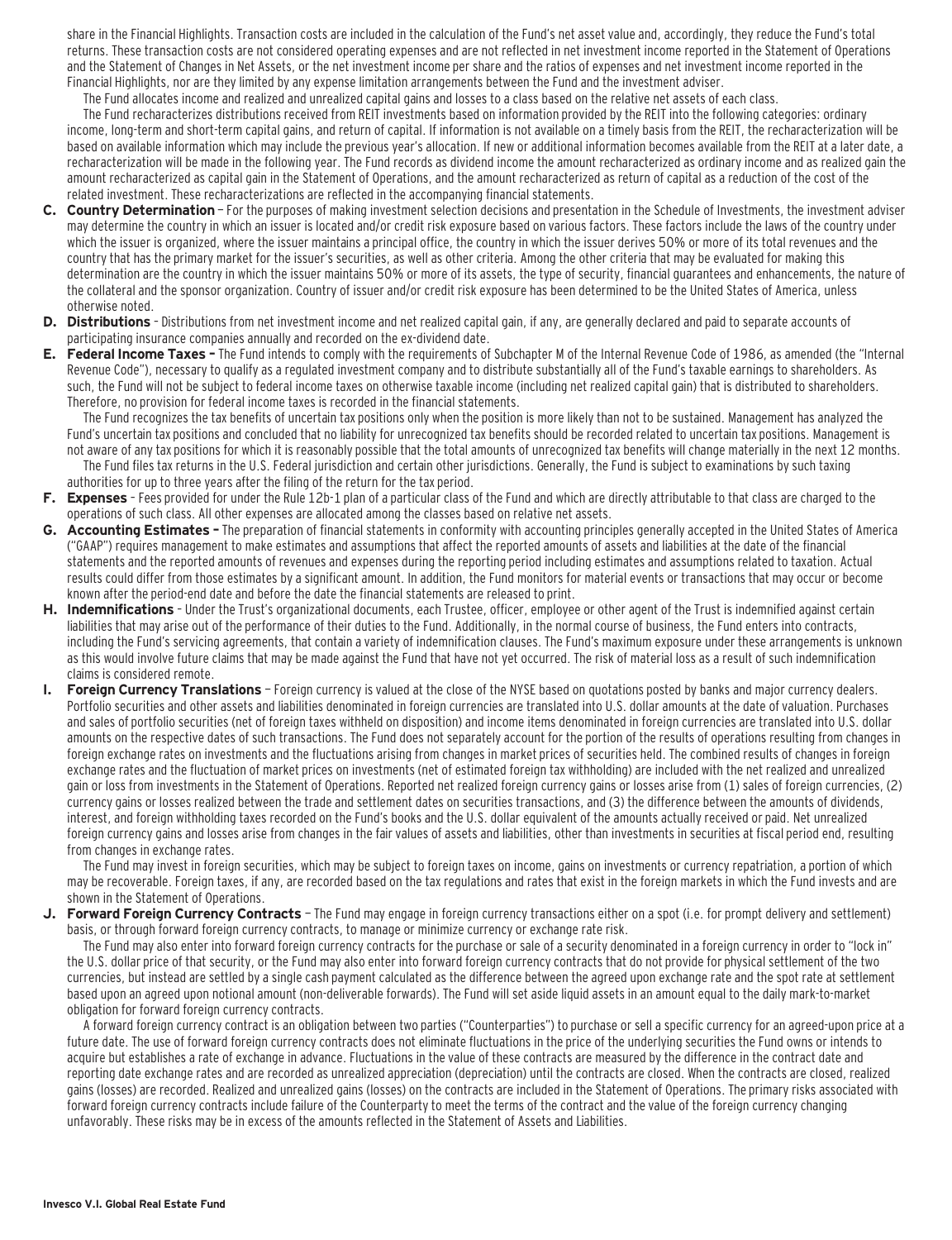K. Other Risks - The Fund's investments are concentrated in a comparatively narrow segment of the economy. Consequently, the Fund may tend to be more volatile than other mutual funds, and the value of the Fund's investments may tend to rise and fall more rapidly.

Because the Fund concentrates its assets in the real estate industry, an investment in the Fund will be closely linked to the performance of the real estate markets. Property values may fall due to increasing vacancies or declining rents resulting from economic, legal, cultural or technological developments. Active trading of portfolio securities may result in added expenses, a lower return and increased tax liability.

**L. COVID-19 Risk** - The COVID-19 strain of coronavirus has resulted in instances of market closures and dislocations, extreme volatility, liquidity constraints and increased trading costs. Efforts to contain its spread have resulted in travel restrictions, disruptions of healthcare systems, business operations and supply chains, layoffs, lower consumer demand, and defaults, among other significant economic impacts that have disrupted global economic activity across many industries. Such economic impacts may exacerbate other pre-existing political, social and economic risks locally or globally.

The ongoing effects of COVID-19 are unpredictable and may result in significant and prolonged effects on the Fund's performance.

#### **NOTE 2—Advisory Fees and Other Fees Paid to Affiliates**

The Trust has entered into a master investment advisory agreement with Invesco Advisers, Inc. (the "Adviser" or "Invesco"). Under the terms of the investment advisory agreement, the Fund accrues daily and pays monthly an advisory fee to the Adviser based on the annual rate of the Fund's average daily net assets as follows:

| <b>Average Daily Net Assets</b> | Rate   |
|---------------------------------|--------|
| First \$250 million             | 0.750% |
| Next \$250 million              | 0.740% |
| Next \$500 million              | 0.730% |
| Next \$1.5 billion              | 0.720% |
| Next \$2.5 billion              | 0.710% |
| Next \$2.5 billion              | 0.700% |
| Next \$2.5 billion              | 0.690% |
| Over \$10 billion               | 0.680% |

For the year ended December 31, 2021, the effective advisory fee rate incurred by the Fund was 0.75%.

Under the terms of a master sub-advisory agreement between the Adviser and each of Invesco Asset Management Deutschland GmbH, Invesco Asset Management Limited, Invesco Asset Management (Japan) Limited, Invesco Hong Kong Limited, Invesco Senior Secured Management, Inc. and Invesco Canada Ltd. and separate sub-advisory agreements with Invesco Capital Management LLC and Invesco Asset Management (India) Private Limited (collectively, the "Affiliated Sub-Advisers") the Adviser, not the Fund, will pay 40% of the fees paid to the Adviser to any such Affiliated Sub-Adviser(s) that provide(s) discretionary investment management services to the Fund based on the percentage of assets allocated to such Affiliated Sub-Adviser(s).

The Adviser has contractually agreed, through at least June 30, 2022, to waive advisory fees and/or reimburse expenses of all shares to the extent necessary to limit total annual fund operating expenses after fee waiver and/or expense reimbursement (excluding certain items discussed below) of Series I shares to 2.00% and Series II shares to 2.25% of the Fund's average daily net assets (the "expense limits"). In determining the Adviser's obligation to waive advisory fees and/or reimburse expenses, the following expenses are not taken into account, and could cause the total annual fund operating expenses after fee waiver and/or expense reimbursement to exceed the numbers reflected above: (1) interest; (2) taxes; (3) dividend expense on short sales; (4) extraordinary or non-routine items, including litigation expenses; and (5) expenses that the Fund has incurred but did not actually pay because of an expense offset arrangement. Unless Invesco continues the fee waiver agreement, it will terminate on June 30, 2022. During its term, the fee waiver agreement cannot be terminated or amended to increase the expense limits or reduce the advisory fee waiver without approval of the Board of Trustees. The Adviser did not waive fees and/or reimburse expenses during the period under these expense limits.

Further, the Adviser has contractually agreed, through at least June 30, 2023, to waive the advisory fee payable by the Fund in an amount equal to 100% of the net advisory fees the Adviser receives from the affiliated money market funds on investments by the Fund of uninvested cash in such affiliated money market funds. For the year ended December 31, 2021, the Adviser waived advisory fees of \$517.

The Trust has entered into a master administrative services agreement with Invesco pursuant to which the Fund has agreed to pay Invesco a fee for costs incurred in providing accounting services and fund administrative services to the Fund and to reimburse Invesco for fees paid to insurance companies that have agreed to provide certain administrative services to the Fund. These administrative services provided by the insurance companies may include, among other things: maintenance of master accounts with the Fund; tracking, recording and transmitting net purchase and redemption orders for Fund shares; maintaining and preserving records related to the purchase, redemption and other account activity of variable product owners; distributing copies of Fund documents such as prospectuses, proxy materials and periodic reports, to variable product owners, and responding to inquiries from variable product owners about the Fund. Pursuant to such agreement, for the year ended December 31, 2021, Invesco was paid \$22,589 for accounting and fund administrative services and was reimbursed \$239,444 for fees paid to insurance companies. Invesco has entered into a sub-administration agreement whereby State Street Bank and Trust Company ("SSB") serves as fund accountant and provides certain administrative services to the Fund. Pursuant to a custody agreement with the Trust on behalf of the Fund, SSB also serves as the Fund's custodian.

The Trust has entered into a transfer agency and service agreement with Invesco Investment Services, Inc. ("IIS") pursuant to which the Fund has agreed to pay IIS a fee for providing transfer agency and shareholder services to the Fund and reimburse IIS for certain expenses incurred by IIS in the course of providing such services. For the year ended December 31, 2021, expenses incurred under the agreement are shown in the Statement of Operations as Transfer agent fees.

The Trust has entered into a master distribution agreement with Invesco Distributors, Inc. ("IDI") to serve as the distributor for the Fund. The Trust has adopted a plan pursuant to Rule 12b-1 under the 1940 Act with respect to the Fund's Series II shares (the "Plan"). The Fund, pursuant to the Plan, pays IDI compensation at the annual rate of 0.25% of the Fund's average daily net assets of Series II shares. The fees are accrued daily and paid monthly. Of the Plan payments, up to 0.25% of the average daily net assets of the Series II shares may be paid to insurance companies who furnish continuing personal shareholder services to customers who purchase and own Series II shares of the Fund. For the year ended December 31, 2021, expenses incurred under the Plan are detailed in the Statement of Operations as Distribution fees.

Certain officers and trustees of the Trust are officers and directors of the Adviser, IIS and/or IDI.

#### **NOTE 3—Additional Valuation Information**

GAAP defines fair value as the price that would be received to sell an asset or paid to transfer a liability in an orderly transaction between market participants at the measurement date, under current market conditions. GAAP establishes a hierarchy that prioritizes the inputs to valuation methods, giving the highest priority to readily available unadjusted quoted prices in an active market for identical assets (Level 1) and the lowest priority to significant unobservable inputs (Level 3), generally when market prices are not readily available or are unreliable. Based on the valuation inputs, the securities or other investments are tiered into one of three levels. Changes in valuation methods may result in transfers in or out of an investment's assigned level:

Level 1 – Prices are determined using quoted prices in an active market for identical assets.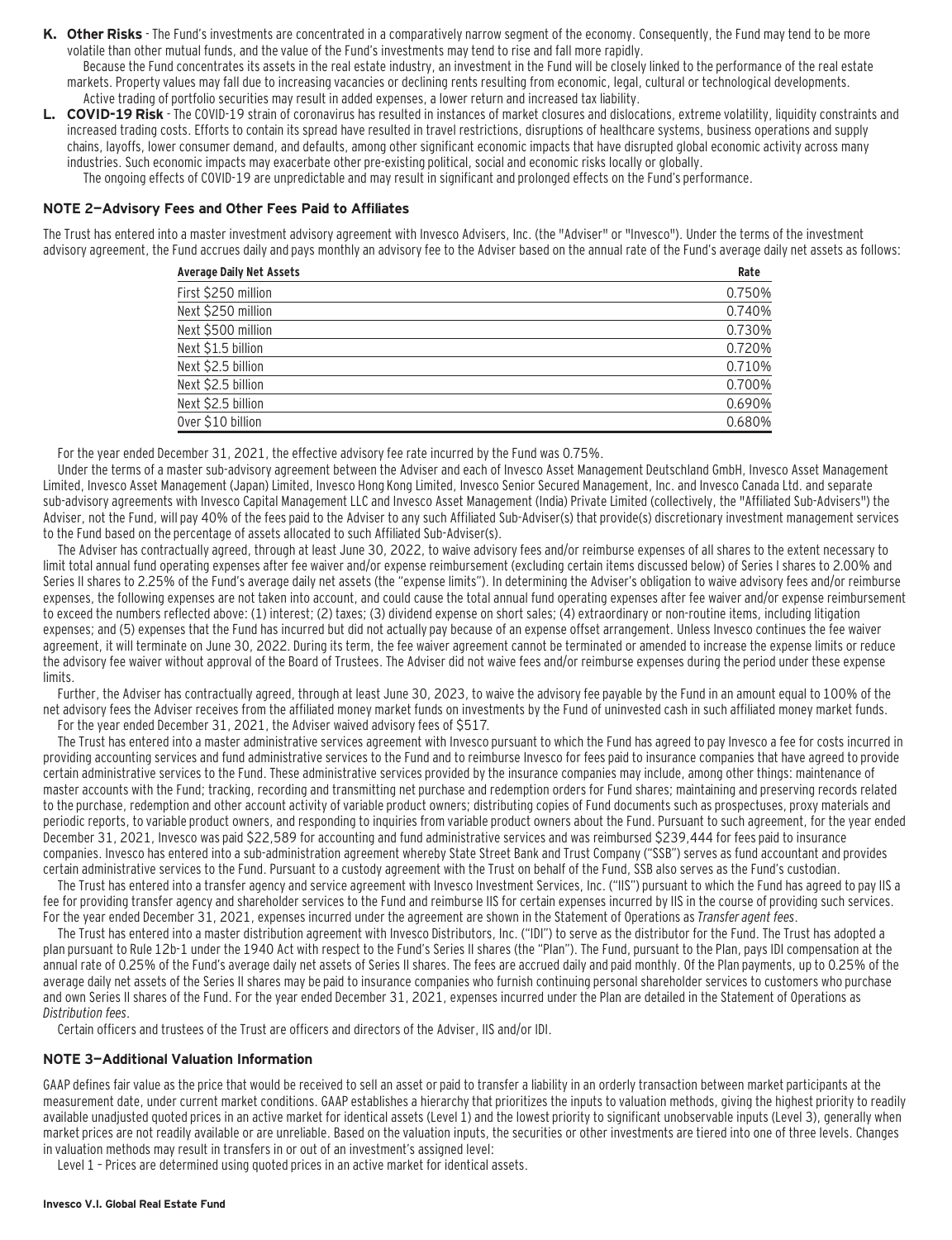- Level 2 Prices are determined using other significant observable inputs. Observable inputs are inputs that other market participants may use in pricing a security. These may include quoted prices for similar securities, interest rates, prepayment speeds, credit risk, yield curves, loss severities, default rates, discount rates, volatilities and others.
- Level 3 Prices are determined using significant unobservable inputs. In situations where quoted prices or observable inputs are unavailable (for example, when there is little or no market activity for an investment at the end of the period), unobservable inputs may be used. Unobservable inputs reflect the Fund's own assumptions about the factors market participants would use in determining fair value of the securities or instruments and would be based on the best available information.

The following is a summary of the tiered valuation input levels, as of December 31, 2021. The level assigned to the securities valuations may not be an indication of the risk or liquidity associated with investing in those securities. Because of the inherent uncertainties of valuation, the values reflected in the financial statements may materially differ from the value received upon actual sale of those investments.

|                                  | Level 1               | Level <sub>2</sub>       | Level 3                  | <b>Total</b>   |
|----------------------------------|-----------------------|--------------------------|--------------------------|----------------|
| <b>Investments in Securities</b> |                       |                          |                          |                |
| Australia                        | Ś.<br>$\qquad \qquad$ | \$6,097,628              | $\zeta$ -                | Ś<br>6,097,628 |
| Belgium                          |                       | 2,752,410                | $\qquad \qquad -$        | 2,752,410      |
| Canada                           | 3,598,190             | -                        | -                        | 3,598,190      |
| France                           | $\qquad \qquad -$     | 1,268,759                | $\overline{\phantom{m}}$ | 1,268,759      |
| Germany                          | $\qquad \qquad -$     | 8,521,942                | $\overline{\phantom{m}}$ | 8,521,942      |
| Hong Kong                        | -                     | 7,001,688                | -                        | 7,001,688      |
| Italy                            | -                     | 892,273                  | $\overline{\phantom{m}}$ | 892,273        |
| Japan                            | -                     | 13,984,798               | $\overline{\phantom{0}}$ | 13,984,798     |
| Malta                            | -                     | -                        | 2                        | 2              |
| Singapore                        | 533,948               | 2,887,166                | -                        | 3,421,114      |
| Spain                            | -                     | 1,176,355                | $\qquad \qquad -$        | 1,176,355      |
| Sweden                           | -                     | 3,594,485                | $\overline{\phantom{0}}$ | 3,594,485      |
| United Kingdom                   |                       | 7,343,462                |                          | 7,343,462      |
| <b>United States</b>             | 98,345,026            | $\overline{\phantom{0}}$ | $\qquad \qquad -$        | 98,345,026     |
| Money Market Funds               | 1,319,659             | $\overline{\phantom{0}}$ | -                        | 1,319,659      |
| <b>Total Investments</b>         | \$103,796,823         | \$55,520,966             | \$2                      | \$159,317,791  |

#### **NOTE 4—Derivative Investments**

The Fund may enter into an International Swaps and Derivatives Association Master Agreement ("ISDA Master Agreement") under which a fund may trade OTC derivatives. An OTC transaction entered into under an ISDA Master Agreement typically involves a collateral posting arrangement, payment netting provisions and close-out netting provisions. These netting provisions allow for reduction of credit risk through netting of contractual obligations. The enforceability of the netting provisions of the ISDA Master Agreement depends on the governing law of the ISDA Master Agreement, among other factors.

For financial reporting purposes, the Fund does not offset OTC derivative assets or liabilities that are subject to ISDA Master Agreements in the Statement of Assets and Liabilities.

#### **Effect of Derivative Investments for the year ended December 31, 2021**

The table below summarizes the gains (losses) on derivative investments, detailed by primary risk exposure, recognized in earnings during the period:

|                                                                              | <b>Location of Gain on</b><br><b>Statement of Operations</b> |
|------------------------------------------------------------------------------|--------------------------------------------------------------|
|                                                                              | Currency<br>Risk                                             |
| Realized Gain:<br>Forward foreign currency contracts                         | \$920                                                        |
| Change in Net Unrealized Appreciation:<br>Forward foreign currency contracts | 10                                                           |
| Total                                                                        | <b>\$930</b>                                                 |

The table below summarizes the average notional value of derivatives held during the period.

|                        | Forward<br><b>Foreign Currency</b><br>Contracts |
|------------------------|-------------------------------------------------|
| Average notional value | \$69,904                                        |
|                        |                                                 |

#### **NOTE 5—Trustees' and Officers' Fees and Benefits**

Trustees' and Officers' Fees and Benefits include amounts accrued by the Fund to pay remuneration to certain Trustees and Officers of the Fund. Trustees have the option to defer compensation payable by the Fund, and Trustees' and Officers' Fees and Benefits also include amounts accrued by the Fund to fund such deferred compensation amounts. Those Trustees who defer compensation have the option to select various Invesco Funds in which their deferral accounts shall be deemed to be invested. Finally, certain current Trustees were eligible to participate in a retirement plan that provided for benefits to be paid upon retirement to Trustees over a period of time based on the number of years of service. The Fund may have certain former Trustees who also participate in a retirement plan and receive benefits under such plan. Trustees' and Officers' Fees and Benefits include amounts accrued by the Fund to fund such retirement benefits. Obligations under the deferred compensation and retirement plans represent unsecured claims against the general assets of the Fund.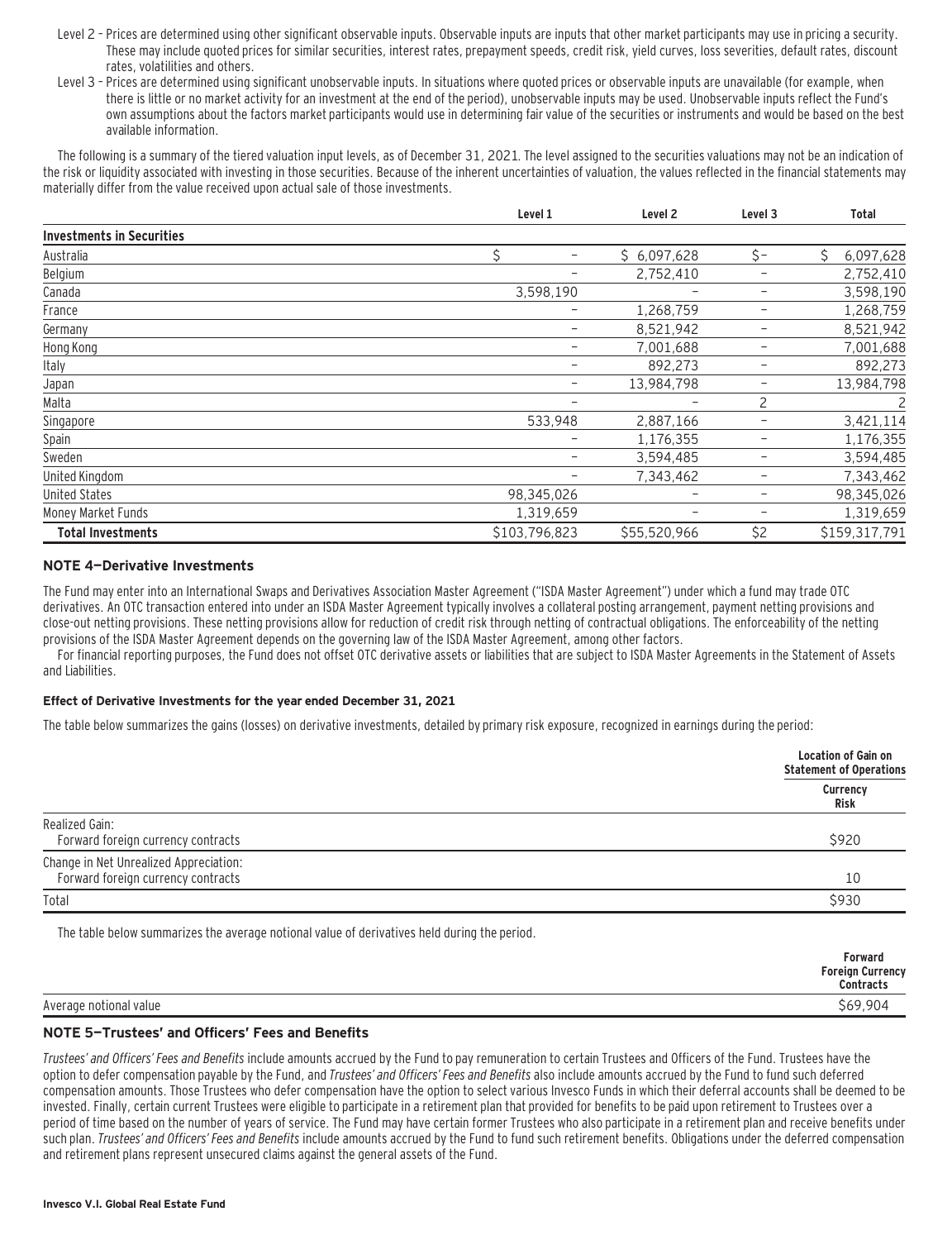#### **NOTE 6—Cash Balances**

The Fund is permitted to temporarily carry a negative or overdrawn balance in its account with SSB, the custodian bank. Such balances, if any at period-end, are shown in the Statement of Assets and Liabilities under the payable caption Amount due custodian. To compensate the custodian bank for such overdrafts, the overdrawn Fund may either (1) leave funds as a compensating balance in the account so the custodian bank can be compensated by earning the additional interest; or (2) compensate by paying the custodian bank at a rate agreed upon by the custodian bank and Invesco, not to exceed the contractually agreed upon rate. The Fund may not purchase additional securities when any borrowings from banks or broker-dealers exceed 5% of the Fund's total assets, or when any borrowings from an Invesco Fund are outstanding.

### **NOTE 7—Distributions to Shareholders and Tax Components of Net Assets**

#### **Tax Character of Distributions to Shareholders Paid During the Fiscal Years Ended December 31, 2021 and 2020:**

|                        | 2021              | 2020         |
|------------------------|-------------------|--------------|
| Ordinary income*       | \$4,095,283       | \$8,147,137  |
| Long-term capital gain | $\qquad \qquad =$ | 2,861,154    |
| Total distributions    | \$4,095,283       | \$11,008,291 |

Includes short-term capital gain distributions, if any.

#### **Tax Components of Net Assets at Period-End:**

|                                                                 | 2021          |
|-----------------------------------------------------------------|---------------|
| Undistributed ordinary income                                   | \$3,498,789   |
| Net unrealized appreciation - investments                       | 29,351,311    |
| Net unrealized appreciation (depreciation) - foreign currencies | (1, 317)      |
| Temporary book/tax differences                                  | (38, 568)     |
| Capital loss carryforward                                       | (5,740,752)   |
| Shares of beneficial interest                                   | 132.589.256   |
| Total net assets                                                | \$159,658,719 |

The difference between book-basis and tax-basis unrealized appreciation (depreciation) is due to differences in the timing of recognition of gains and losses on investments for tax and book purposes. The Fund's net unrealized appreciation (depreciation) difference is attributable primarily to wash sales and passive foreign investment companies.

The temporary book/tax differences are a result of timing differences between book and tax recognition of income and/or expenses. The Fund's temporary book/tax differences are the result of the trustee deferral of compensation and retirement plan benefits.

Capital loss carryforward is calculated and reported as of a specific date. Results of transactions and other activity after that date may affect the amount of capital loss carryforward actually available for the Fund to utilize. The ability to utilize capital loss carryforward in the future may be limited under the Internal Revenue Code and related regulations based on the results of future transactions.

The Fund has a capital loss carryforward as of December 31, 2021, as follows:

#### **Capital Loss Carryforward\***

| <b>Expiration</b>         | Shor'<br>Term                           | Term<br>Long-      | Total                             |
|---------------------------|-----------------------------------------|--------------------|-----------------------------------|
| Not subject<br>expiration | -<br>3 I<br>$\prime$<br>$\prime$<br>. . | $\sim$ $\sim$<br>. | $- - -$<br>≀4 ∖<br>ے ر<br>᠇୰<br>↩ |

Capital loss carryforward is reduced for limitations, if any, to the extent required by the Internal Revenue Code and may be further limited depending upon a variety of factors, including the realization of net unrealized gains or losses as of the date of any reorganization.

#### **NOTE 8—Investment Transactions**

The aggregate amount of investment securities (other than short-term securities, U.S. Government obligations and money market funds, if any) purchased and sold by the Fund during the year ended December 31, 2021 was \$148,154,639 and \$176,636,543, respectively. Cost of investments, including any derivatives, on a tax basis includes the adjustments for financial reporting purposes as of the most recently completed federal income tax reporting period-end.

#### **Unrealized Appreciation (Depreciation) of Investments on a Tax Basis**

| Aggregate unrealized appreciation of investments   | ?46        |
|----------------------------------------------------|------------|
| Aggregate unrealized (depreciation) of investments | u۴         |
| Net unrealized appreciation of investments         | VLJ.JI.JII |

Cost of investments for tax purposes is \$129,966,480.

#### **NOTE 9—Reclassification of Permanent Differences**

Primarily as a result of differing book/tax treatment of passive foreign investment companies, on December 31, 2021, undistributed net investment income was increased by \$2,124,392 and undistributed net realized gain (loss) was decreased by \$2,124,392. This reclassification had no effect on the net assets or the distributable earnings of the Fund.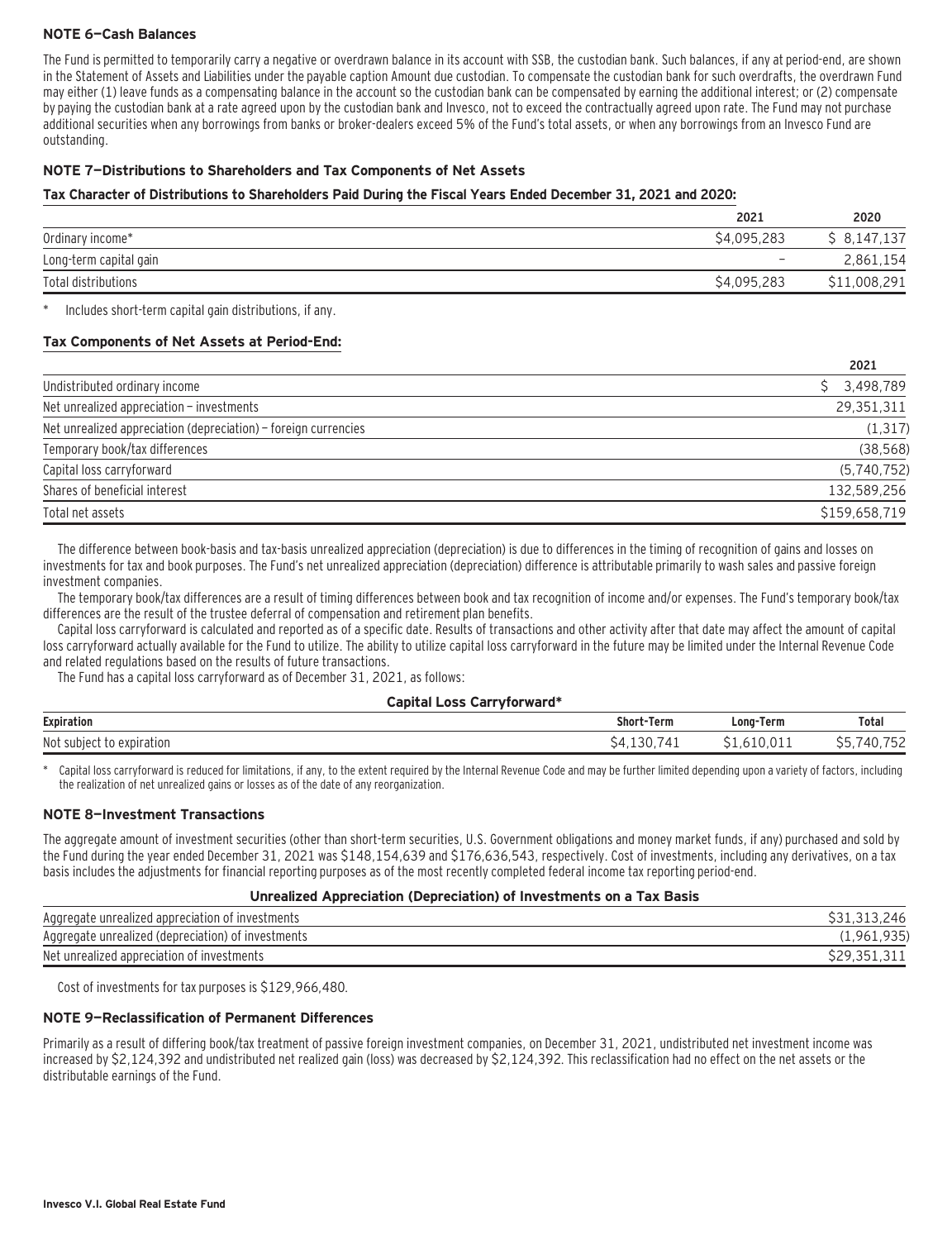|                                           |               | <b>Summary of Share Activity</b>     |               |                                 |  |  |  |
|-------------------------------------------|---------------|--------------------------------------|---------------|---------------------------------|--|--|--|
|                                           |               | Year ended<br>December 31, $2021(a)$ |               | Year ended<br>December 31, 2020 |  |  |  |
|                                           | <b>Shares</b> | Amount                               | <b>Shares</b> | Amount                          |  |  |  |
| Sold:                                     |               |                                      |               |                                 |  |  |  |
| Series I                                  | 1.324.364     | \$21,722,305                         | 2,028,651     | \$29,520,192                    |  |  |  |
| Series II                                 | 351,404       | 5,523,380                            | 991,547       | 14,154,043                      |  |  |  |
| Issued as reinvestment of dividends:      |               |                                      |               |                                 |  |  |  |
| Series I                                  | 175.732       | 3.061.258                            | 664.373       | 9,161,706                       |  |  |  |
| Series II                                 | 60.897        | 1.034.025                            | 137,191       | 1,846,585                       |  |  |  |
| <b>Reacquired:</b>                        |               |                                      |               |                                 |  |  |  |
| Series I                                  | (3, 121, 988) | (51.983.747)                         | (2.830.439)   | (42, 695, 562)                  |  |  |  |
| Series II                                 | (415, 673)    | (6,766,257)                          | (1,223,217)   | (17,656,057)                    |  |  |  |
| Net increase (decrease) in share activity | (1,625,264)   | \$(27, 409, 036)                     | (231, 894)    | \$ (5,669,093)                  |  |  |  |

(a) There are entities that are record owners of more than 5% of the outstanding shares of the Fund and in the aggregate own 65% of the outstanding shares of the Fund. The Fund and the Fund's principal underwriter or adviser, are parties to participation agreements with these entities whereby these entities sell units of interest in separate accounts funding variable products that are invested in the Fund. The Fund, Invesco and/or Invesco affiliates may make payments to these entities, which are considered to be related to the Fund, for providing services to the Fund, Invesco and/or Invesco affiliates including but not limited to services such as, securities brokerage, third party record keeping and account servicing and administrative services. The Fund has no knowledge as to whether all or any portion of the shares owned of record by these entities are also owned beneficially.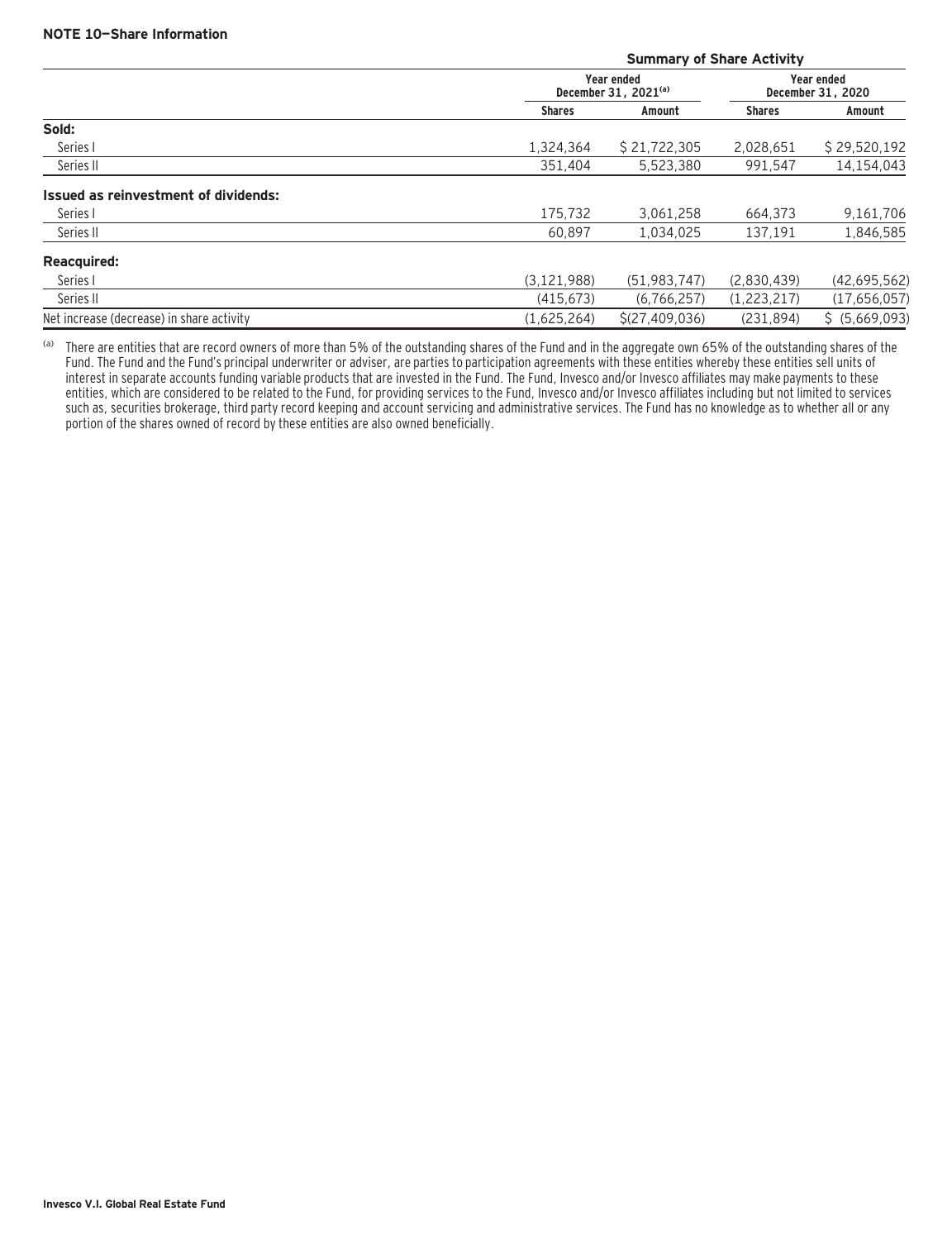### **Report of Independent Registered Public Accounting Firm**

To the Board of Trustees of AIM Variable Insurance Funds (Invesco Variable Insurance Funds) and Shareholders of Invesco V.I. Global Real Estate Fund

#### **Opinion on the Financial Statements**

We have audited the accompanying statement of assets and liabilities, including the schedule of investments, of Invesco V.I. Global Real Estate Fund (one of the funds constituting AIM Variable Insurance Funds (Invesco Variable Insurance Funds), referred to hereafter as the "Fund") as of December 31, 2021, the related statement of operations for the year ended December 31, 2021, the statement of changes in net assets for each of the two years in the period ended December 31, 2021, including the related notes, and the financial highlights for each of the five years in the period ended December 31, 2021 (collectively referred to as the "financial statements"). In our opinion, the financial statements present fairly, in all material respects, the financial position of the Fund as of December 31, 2021, the results of its operations for the year then ended, the changes in its net assets for each of the two years in the period ended December 31, 2021 and the financial highlights for each of the five years in the period ended December 31, 2021 in conformity with accounting principles generally accepted in the United States of America.

#### **Basis for Opinion**

These financial statements are the responsibility of the Fund's management. Our responsibility is to express an opinion on the Fund's financial statements based on our audits. We are a public accounting firm registered with the Public Company Accounting Oversight Board (United States) (PCAOB) and are required to be independent with respect to the Fund in accordance with the U.S. federal securities laws and the applicable rules and regulations of the Securities and Exchange Commission and the PCAOB.

We conducted our audits of these financial statements in accordance with the standards of the PCAOB. Those standards require that we plan and perform the audit to obtain reasonable assurance about whether the financial statements are free of material misstatement, whether due to error or fraud.

 Our audits included performing procedures to assess the risks of material misstatement of the financial statements, whether due to error or fraud, and performing procedures that respond to those risks. Such procedures included examining, on a test basis, evidence regarding the amounts and disclosures in the financial statements. Our audits also included evaluating the accounting principles used and significant estimates made by management, as well as evaluating the overall presentation of the financial statements. Our procedures included confirmation of securities owned as of December 31, 2021 by correspondence with the custodian, transfer agent and broker; when replies were not received from the broker, we performed other auditing procedures. We believe that our audits provide a reasonable basis for our opinion.

/s/PricewaterhouseCoopers LLP

Houston, Texas February 14, 2022

 We have served as the auditor of one or more of the investment companies in the Invesco group of investment companies since at least 1995. We have not been able to determine the specific year we began serving as auditor.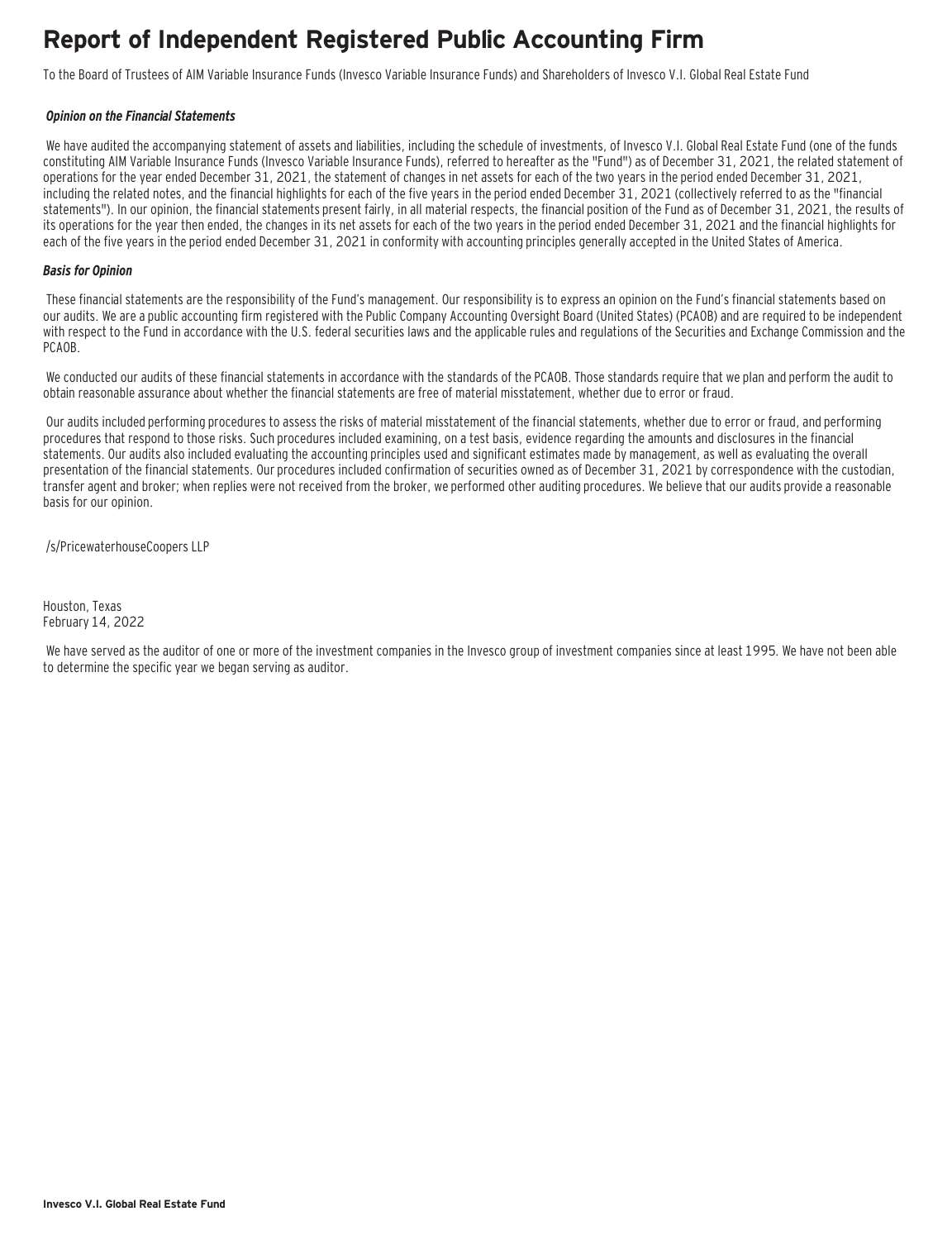### **Calculating your ongoing Fund expenses**

#### **Example**

As a shareholder of the Fund, you incur ongoing costs, including management fees; distribution and/or service fees (12b-1); and other Fund expenses. This example is intended to help you understand your ongoing costs (in dollars) of investing in the Fund and to compare these costs with ongoing costs of investing in other mutual funds. The example is based on an investment of \$1,000 invested at the beginning of the period and held for the entire period July 1, 2021 through December 31, 2021.

The actual and hypothetical expenses in the examples below do not represent the effect of any fees or other expenses assessed in connection with a variable product; if they did, the expenses shown would be higher while the ending account values shown would be lower.

#### **Actual expenses**

The table below provides information about actual account values and actual expenses. You may use the information in this table, together with the amount you invested, to estimate the expenses that you paid over the period. Simply divide your account value by \$1,000 (for example, an \$8,600 account value divided by \$1,000 = 8.6), then multiply the result by the number in the table under the heading entitled "Actual Expenses Paid During Period" to estimate the expenses you paid on your account during this period.

#### **Hypothetical example for comparison purposes**

The table below also provides information about hypothetical account values and hypothetical expenses based on the Fund's actual expense ratio and an assumed rate of return of 5% per year before expenses, which is not the Fund's actual return.

The hypothetical account values and expenses may not be used to estimate the actual ending account balance or expenses you paid for the period. You may use this information to compare the ongoing costs of investing in the Fund and other funds. To do so, compare this 5% hypothetical example with the 5% hypothetical examples that appear in the shareholder reports of the other funds.

Please note that the expenses shown in the table are meant to highlight your ongoing costs. Therefore, the hypothetical information is useful in comparing ongoing costs, and will not help you determine the relative total costs of owning different funds.

|           |                                                        | <b>ACTUAL</b>                                           |                                                              | <b>HYPOTHETICAL</b><br>(5% annual return before<br>expenses) |                                                              |                                              |  |
|-----------|--------------------------------------------------------|---------------------------------------------------------|--------------------------------------------------------------|--------------------------------------------------------------|--------------------------------------------------------------|----------------------------------------------|--|
|           | <b>Beginning</b><br><b>Account Value</b><br>(07/01/21) | <b>Endina</b><br><b>Account Value</b><br>$(12/31/21)^1$ | <b>Expenses</b><br><b>Paid During</b><br>Period <sup>2</sup> | <b>Endina</b><br><b>Account Value</b><br>(12/31/21)          | <b>Expenses</b><br><b>Paid During</b><br>Period <sup>2</sup> | <b>Annualized</b><br><b>Expense</b><br>Ratio |  |
| Series I  | \$1,000.00                                             | \$1,097.90                                              | \$5.39                                                       | \$1,020.06                                                   | \$5.19                                                       | 1.02%                                        |  |
| Series II | 1,000.00                                               | 1,096.80                                                | 6.71                                                         | 1,018.80                                                     | 6.46                                                         | 1.27                                         |  |

<sup>1</sup> The actual ending account value is based on the actual total return of the Fund for the period July 1, 2021 through December 31, 2021, after actual expenses and will differ from the hupothetical ending account value w

Expenses are equal to the Fund's annualized expense ratio as indicated above multiplied by the average account value over the period, multiplied by 184/365 to reflect the most recent fiscal half year.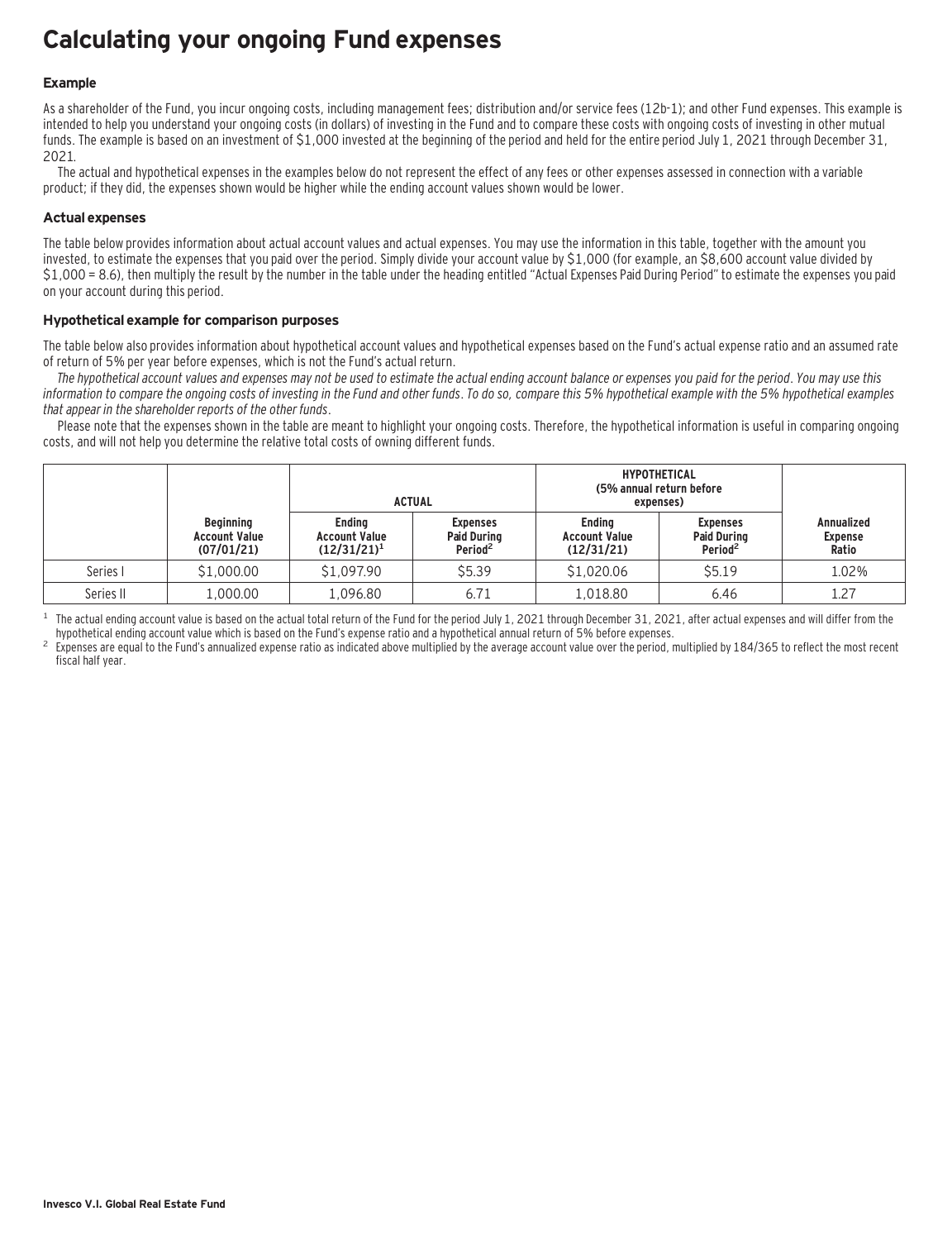# **Tax Information**

Form 1099-DIV, Form 1042-S and other year–end tax information provide shareholders with actual calendar year amounts that should be included in their tax returns. Shareholders should consult their tax advisers.

The following distribution information is being provided as required by the Internal Revenue Code or to meet a specific state's requirement.

The Fund designates the following amounts or, if subsequently determined to be different, the maximum amount allowable for its fiscal year ended December 31,

### 2021:

### **Federal and State Income Tax**

| Qualified Dividend Income*_<br>Corporate Dividends Received Deduction*<br>U.S. Treasury Obligations*<br>Oualified Business Income* .<br>Business Interest Income*_ | 0.00%<br>0.00%<br>0.00%<br>2707%<br>0.00% |
|--------------------------------------------------------------------------------------------------------------------------------------------------------------------|-------------------------------------------|
|                                                                                                                                                                    |                                           |
|                                                                                                                                                                    |                                           |

\* The above percentages are based on ordinary income dividends paid to shareholders during the Fund's fiscal year.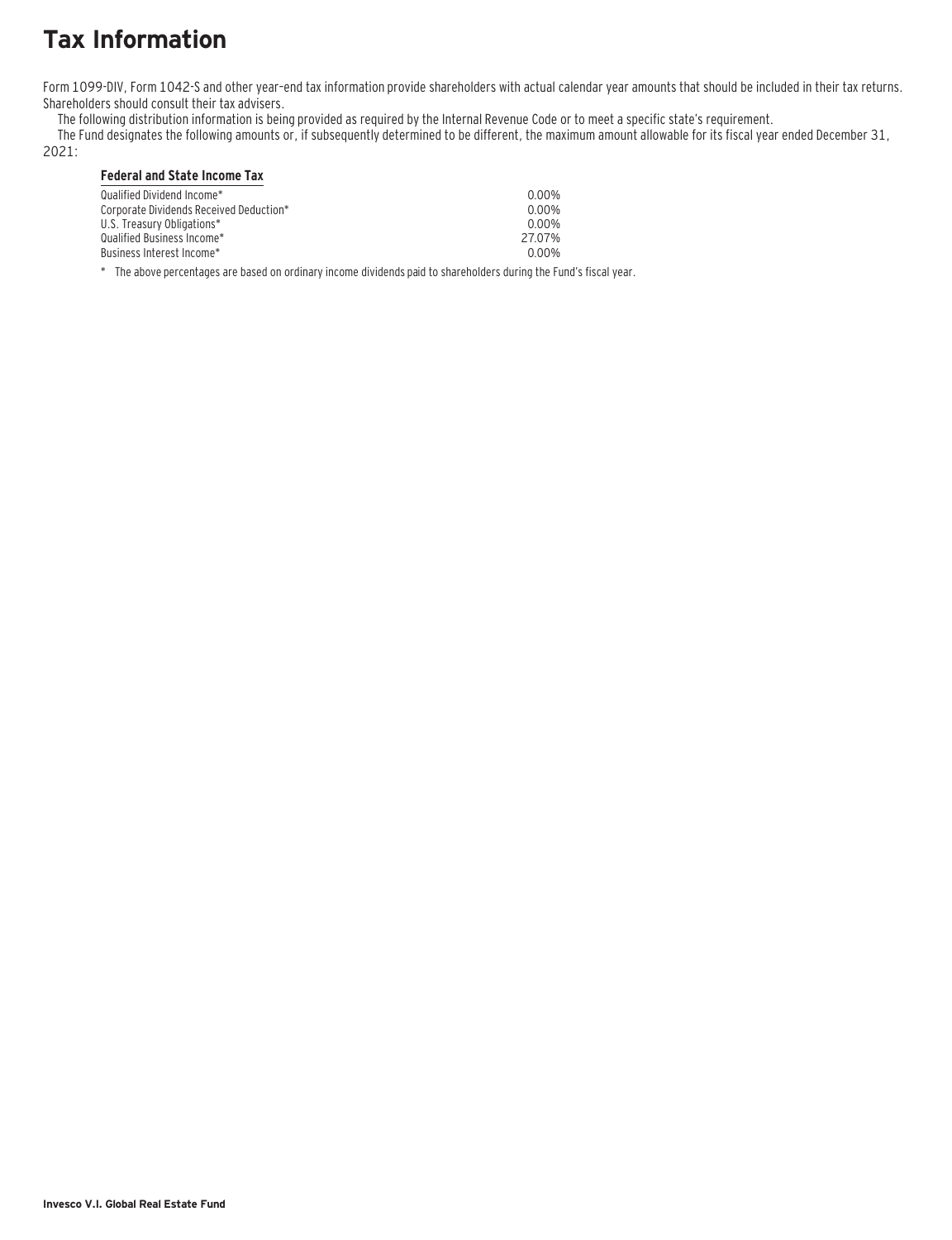### **Trustees and Officers**

The address of each trustee and officer is AIM Variable Insurance Funds (Invesco Variable Insurance Funds) (the "Trust"), 11 Greenway Plaza, Suite 1000, Houston, Texas 77046-1173. The trustees serve for the life of the Trust, subject to their earlier death, incapacitation, resignation, retirement or removal as more specifically provided in the Trust's organizational documents. Each officer serves for a one year term or until their successors are elected and qualified. Column two below includes length of time served with predecessor entities, if any.

| Name, Year of Birth and<br>Position(s)<br><b>Held with the Trust</b> | Trustee<br>and/or<br><b>Officer</b><br>Since | <b>Principal Occupation(s)</b><br><b>During Past 5 Years</b>                                                                                                                                                                                                                                                                                                                                                                                                                                                                                                                                                                                                                                                                                                                                                                                                                                                                                                                                                                                                                                                                                                                                             | Number of<br><b>Funds in</b><br><b>Fund Complex</b><br>Overseen by<br>Trustee | Other<br>Directorship(s)<br><b>Held by Trustee</b><br><b>During Past 5</b><br>Years |
|----------------------------------------------------------------------|----------------------------------------------|----------------------------------------------------------------------------------------------------------------------------------------------------------------------------------------------------------------------------------------------------------------------------------------------------------------------------------------------------------------------------------------------------------------------------------------------------------------------------------------------------------------------------------------------------------------------------------------------------------------------------------------------------------------------------------------------------------------------------------------------------------------------------------------------------------------------------------------------------------------------------------------------------------------------------------------------------------------------------------------------------------------------------------------------------------------------------------------------------------------------------------------------------------------------------------------------------------|-------------------------------------------------------------------------------|-------------------------------------------------------------------------------------|
| <b>Interested Trustee</b>                                            |                                              |                                                                                                                                                                                                                                                                                                                                                                                                                                                                                                                                                                                                                                                                                                                                                                                                                                                                                                                                                                                                                                                                                                                                                                                                          |                                                                               |                                                                                     |
| Martin L. Flanagan $1$ – 1960<br>Trustee and Vice Chair              | 2007                                         | Executive Director, Chief Executive Officer and President, Invesco Ltd.<br>(ultimate parent of Invesco and a global investment management firm);<br>Trustee and Vice Chair, The Invesco Funds; Vice Chair, Investment Company<br>Institute; and Member of Executive Board, SMU Cox School of Business<br>Formerly: Advisor to the Board, Invesco Advisers, Inc. (formerly known as<br>Invesco Institutional (N.A.), Inc.): Chairman and Chief Executive Officer.<br>Invesco Advisers, Inc. (registered investment adviser); Director, Chairman,<br>Chief Executive Officer and President, Invesco Holding Company (US), Inc.<br>(formerly IVZ Inc.) (holding company), Invesco Group Services, Inc. (service<br>provider) and Invesco North American Holdings, Inc. (holding company);<br>Director, Chief Executive Officer and President, Invesco Holding Company<br>Limited (parent of Invesco and a global investment management firm);<br>Director, Invesco Ltd.; Chairman, Investment Company Institute and President,<br>Co-Chief Executive Officer, Co-President, Chief Operating Officer and Chief<br>Financial Officer, Franklin Resources, Inc. (global investment management<br>organization) | 186                                                                           | None                                                                                |

 $1$  Mr. Flanagan is considered an interested person (within the meaning of Section 2(a)(19) of the 1940 Act) of the Trust because he is an officer of the Adviser to the Trust, and an officer and a director of Invesco Ltd., ultimate parent of the Adviser.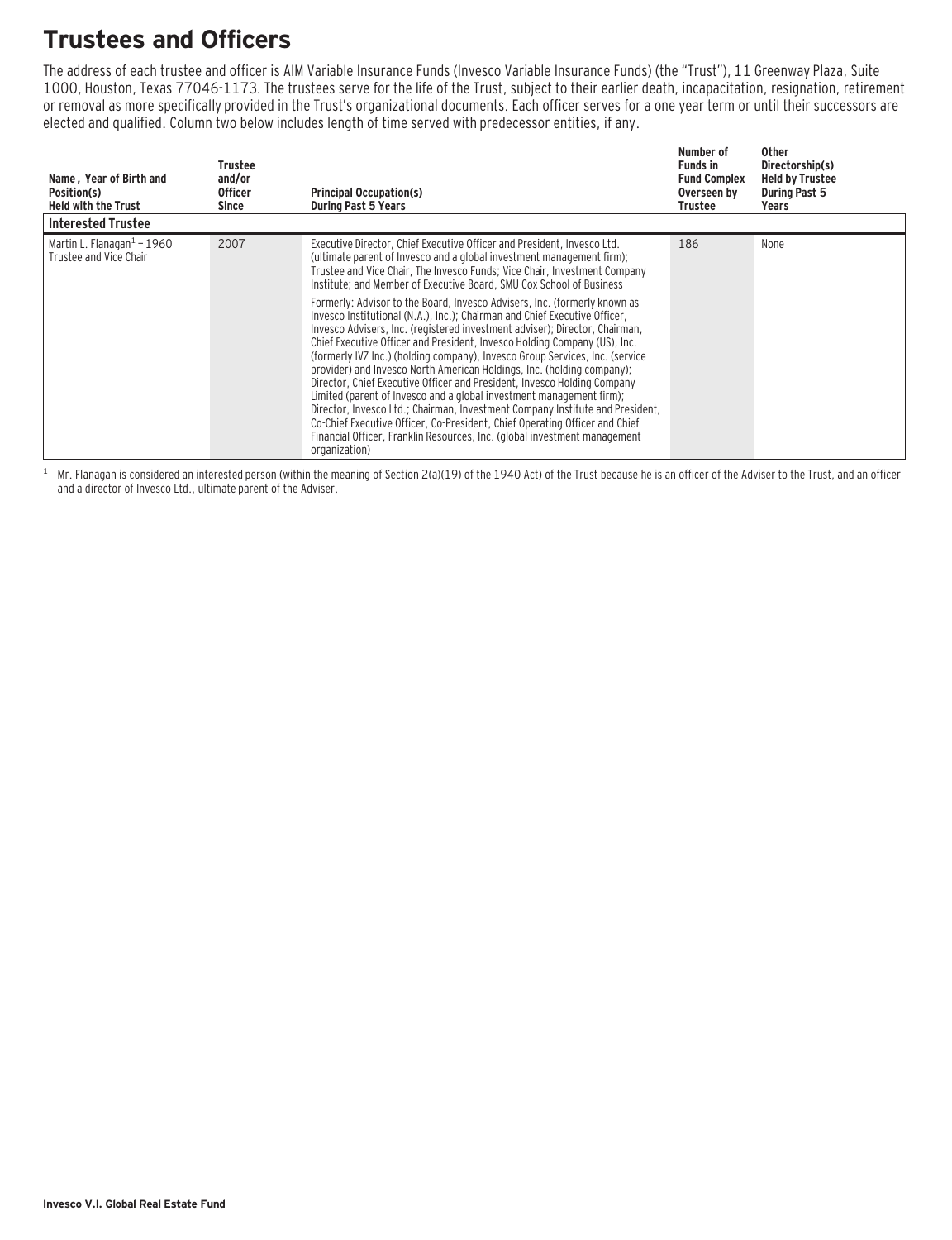| Name, Year of Birth and<br>Position(s)<br><b>Held with the Trust</b><br><b>Independent Trustees</b> | <b>Trustee</b><br>and/or<br><b>Officer</b><br><b>Since</b> | <b>Principal Occupation(s)</b><br><b>During Past 5 Years</b>                                                                                                                                                                                                                                                                                                                                                                                                                                                                                                                                                                                                                                                                                                                        | Number of<br><b>Funds</b><br>in<br><b>Fund Complex</b><br>Overseen by<br><b>Trustee</b> | <b>Other</b><br>Directorship(s)<br><b>Held by Trustee</b><br><b>During Past 5</b><br>Years                                                                                                                                                                                                                                                                                                                   |
|-----------------------------------------------------------------------------------------------------|------------------------------------------------------------|-------------------------------------------------------------------------------------------------------------------------------------------------------------------------------------------------------------------------------------------------------------------------------------------------------------------------------------------------------------------------------------------------------------------------------------------------------------------------------------------------------------------------------------------------------------------------------------------------------------------------------------------------------------------------------------------------------------------------------------------------------------------------------------|-----------------------------------------------------------------------------------------|--------------------------------------------------------------------------------------------------------------------------------------------------------------------------------------------------------------------------------------------------------------------------------------------------------------------------------------------------------------------------------------------------------------|
| Christopher L. Wilson - 1957<br>Trustee and Chair                                                   | 2017                                                       | Retired<br>Formerly: Director, TD Asset Management USA Inc. (mutual fund complex) (22<br>portfolios); Managing Partner, CT2, LLC (investing and consulting firm);<br>President/Chief Executive Officer, Columbia Funds, Bank of America<br>Corporation; President/Chief Executive Officer, CDC IXIS Asset Management<br>Services, Inc.; Principal & Director of Operations, Scudder Funds, Scudder,<br>Stevens & Clark, Inc.; Assistant Vice President, Fidelity Investments                                                                                                                                                                                                                                                                                                        | 186                                                                                     | Director, ISO New England, Inc.<br>(non-profit organization<br>managing regional electricity<br>market)<br>Formerly: enaible, Inc.<br>(artificial intelligence<br>technology)                                                                                                                                                                                                                                |
| Beth Ann Brown - 1968<br>Trustee                                                                    | 2019                                                       | Independent Consultant<br>Formerly: Head of Intermediary Distribution, Managing Director, Strategic<br>Relations, Managing Director, Head of National Accounts, Senior Vice<br>President, National Account Manager and Senior Vice President, Key Account<br>Manager, Columbia Management Investment Advisers LLC; Vice President, Key<br>Account Manager, Liberty Funds Distributor, Inc.; and Trustee of certain<br>Oppenheimer Funds                                                                                                                                                                                                                                                                                                                                             | 186                                                                                     | Director, Board of Directors of<br>Caron Engineering Inc.;<br>Advisor, Board of Advisors of<br>Caron Engineering Inc.;<br>President and Director,<br>Acton Shapleigh Youth<br><b>Conservation Corps</b><br>(non-profit); and<br>President and Director of<br><b>Grahamtastic Connection</b><br>(non-profit)                                                                                                  |
| Cynthia Hostetler-1962<br>Trustee                                                                   | 2017                                                       | Non-Executive Director and Trustee of a number of public and private business<br>corporations<br>Formerly: Director, Aberdeen Investment Funds (4 portfolios); Director, Artio<br>Global Investment LLC (mutual fund complex); Director, Edgen Group, Inc.<br>(specialized energy and infrastructure products distributor); Director, Genesee<br>& Wyoming, Inc. (railroads); Head of Investment Funds and Private Equity,<br>Overseas Private Investment Corporation; President, First Manhattan<br>Bancorporation, Inc.; Attorney, Simpson Thacher & Bartlett LLP                                                                                                                                                                                                                 | 186                                                                                     | Resideo Technologies, Inc.<br>(smart home technology);<br>Vulcan Materials Company<br>(construction materials)<br>company); Trilinc Global<br>Impact Fund; Textainer Group<br>Holdings, (shipping container<br>leasing company); Investment<br>Company Institute<br>(professional<br>organization); Independent<br>Directors Council<br>(professional organization)<br>Eisenhower Foundation<br>(non-profit) |
| Eli Jones - 1961<br>Trustee                                                                         | 2016                                                       | Professor and Dean Emeritus, Mays Business School - Texas A&M University<br>Formerly: Dean of Mays Business School-Texas A&M University; Professor and<br>Dean, Walton College of Business, University of Arkansas and E.J. Ourso<br>College of Business, Louisiana State University; Director, Arvest Bank                                                                                                                                                                                                                                                                                                                                                                                                                                                                         | 186                                                                                     | Insperity, Inc.<br>(formerly known)<br>as Administaff)<br>(human resources<br>provider): First Financial<br>Bancorp (regional bank)                                                                                                                                                                                                                                                                          |
| Elizabeth Krentzman - 1959<br>Trustee                                                               | 2019                                                       | Formerly: Principal and Chief Regulatory Advisor for Asset Management<br>Services and U.S. Mutual Fund Leader of Deloitte & Touche LLP: General<br>Counsel of the Investment Company Institute (trade association); National<br>Director of the Investment Management Regulatory Consulting Practice,<br>Principal, Director and Senior Manager of Deloitte & Touche LLP; Assistant<br>Director of the Division of Investment Management - Office of Disclosure and<br>Investment Adviser Regulation of the U.S. Securities and Exchange<br>Commission and various positions with the Division of Investment Management<br>- Office of Regulatory Policy of the U.S. Securities and Exchange Commission;<br>Associate at Ropes & Gray LLP; and Trustee of certain Oppenheimer Funds | 186                                                                                     | Trustee of the<br>University of<br><b>Florida National</b><br>Board Foundation;<br>Member of the Cartica<br>Funds Board of<br>Directors (private<br>investment funds)<br>Formerly: Member<br>of the University<br>of Florida Law Center<br>Association, Inc.<br>Board of Trustees,<br>Audit Committee and<br>Membership Committee                                                                            |
| Anthony J. LaCava, Jr. - 1956<br>Trustee                                                            | 2019                                                       | Formerly: Director and Member of the Audit Committee, Blue Hills Bank<br>(publicly traded financial institution) and Managing Partner, KPMG LLP                                                                                                                                                                                                                                                                                                                                                                                                                                                                                                                                                                                                                                     | 186                                                                                     | Blue Hills Bank; Chairman,<br>Bentley University;<br>Member, Business School<br><b>Advisory Council;</b><br>and Nominating<br>Committee, KPMG LLP                                                                                                                                                                                                                                                            |
| Prema Mathai-Davis - 1950<br>Trustee                                                                | 1998                                                       | Retired<br>Formerly: Co-Founder & Partner of Quantalytics Research, LLC, (a FinTech<br>Investment Research Platform for the Self-Directed Investor); Trustee of YWCA<br>Retirement Fund; CEO of YWCA of the USA; Board member of the NY<br>Metropolitan Transportation Authority; Commissioner of the NYC Department<br>of Aging; Board member of Johns Hopkins Bioethics Institute                                                                                                                                                                                                                                                                                                                                                                                                 | 186                                                                                     | None                                                                                                                                                                                                                                                                                                                                                                                                         |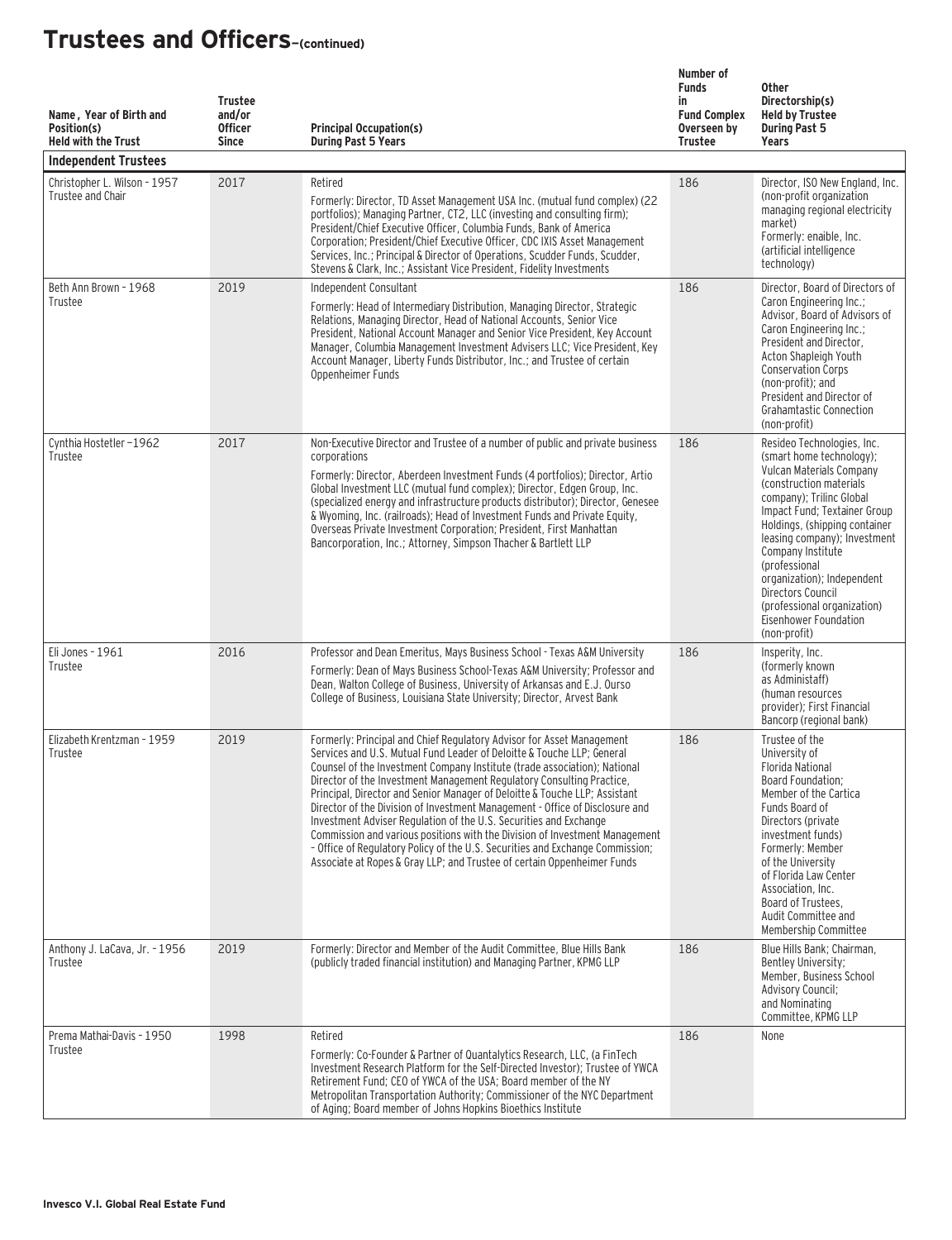| Name, Year of Birth and<br>Position(s)<br><b>Held with the Trust</b> | <b>Trustee</b><br>and/or<br><b>Officer</b><br><b>Since</b> | <b>Principal Occupation(s)</b><br><b>During Past 5 Years</b>                                                                                                                                                                                                                                                                                                                                                                                                                                                                                                                                                                                                                                                                                                                                                                    | Number of<br><b>Funds</b><br>in<br><b>Fund Complex</b><br>Overseen by<br><b>Trustee</b> | <b>Other</b><br>Directorship(s)<br><b>Held by Trustee</b><br><b>During Past 5</b><br>Years                                                                                                                                                                                                                                                                                                                                                                  |
|----------------------------------------------------------------------|------------------------------------------------------------|---------------------------------------------------------------------------------------------------------------------------------------------------------------------------------------------------------------------------------------------------------------------------------------------------------------------------------------------------------------------------------------------------------------------------------------------------------------------------------------------------------------------------------------------------------------------------------------------------------------------------------------------------------------------------------------------------------------------------------------------------------------------------------------------------------------------------------|-----------------------------------------------------------------------------------------|-------------------------------------------------------------------------------------------------------------------------------------------------------------------------------------------------------------------------------------------------------------------------------------------------------------------------------------------------------------------------------------------------------------------------------------------------------------|
| Independent Trustees-(continued)                                     |                                                            |                                                                                                                                                                                                                                                                                                                                                                                                                                                                                                                                                                                                                                                                                                                                                                                                                                 |                                                                                         |                                                                                                                                                                                                                                                                                                                                                                                                                                                             |
| Joel W. Motley - 1952<br>Trustee                                     | 2019                                                       | Director of Office of Finance, Federal Home Loan Bank System; Managing<br>Director of Carmona Motley Inc. (privately held financial advisor); Member of<br>the Council on Foreign Relations and its Finance and Budget Committee;<br>Chairman Emeritus of Board of Human Rights Watch and Member of its<br>Investment Committee; and Member of Investment Committee and Board of<br>Historic Hudson Valley (non-profit cultural organization)<br>Formerly: Managing Director of Public Capital Advisors, LLC (privately held<br>financial advisor); Managing Director of Carmona Motley Hoffman, Inc.<br>(privately held financial advisor); Trustee of certain Oppenheimer Funds;<br>Director of Columbia Equity Financial Corp. (privately held financial advisor);<br>and Member of the Vestry of Trinity Church Wall Street | 186                                                                                     | Member of Board of Trust<br>for Mutual Understanding<br>(non-profit promoting<br>the arts and environment);<br>Member of Board of Greenwall<br>Foundation (bioethics research<br>foundation) and its Investment<br>Committee; Member of Board<br>of Friends of the LRC<br>(non-profit legal advocacy);<br>Board Member and Investment<br>Committee Member of<br>Pulitzer Center for<br>Crisis Reporting<br>(non-profit journalism)                          |
| Teresa M. Ressel - 1962<br>Trustee                                   | 2017                                                       | Non-executive director and trustee of a number of public and private business<br>corporations<br>Formerly: Chief Executive Officer. UBS Securities LLC (investment banking):<br>Chief Operating Officer, UBS AG Americas (investment banking); Sr.<br>Management Team Olayan America, The Olayan Group (international<br>investor/commercial/industrial); Assistant Secretary for Management & Budget<br>and Designated Chief Financial Officer, U.S. Department of Treasury; Director,<br>Atlantic Power Corporation (power generation company) and ON<br>Semiconductor Corporation (semiconductor manufacturing)                                                                                                                                                                                                              | 186                                                                                     | Formerly: Elucida Oncology<br>(nanotechnology &<br>medical particles company)                                                                                                                                                                                                                                                                                                                                                                               |
| Ann Barnett Stern - 1957<br>Trustee                                  | 2017                                                       | President, Chief Executive Officer and Board Member, Houston Endowment.<br>Inc. a private philanthropic institution<br>Formerly: Executive Vice President, Texas Children's Hospital; Vice President,<br>General Counsel and Corporate Compliance Officer, Texas Children's Hospital;<br>Attorney at Beck, Redden and Secrest, LLP and Andrews and Kurth LLP                                                                                                                                                                                                                                                                                                                                                                                                                                                                    | 186                                                                                     | Director and Audit Committee<br>member of Federal Reserve<br>Bank of Dallas; Trustee and<br>Board Chair of Good Reason<br>Houston (nonprofit); Trustee,<br>Vice Chair, Chair of<br>Nomination/Governance<br>Committee, Chair of<br>Personnel Committee of<br>Holdsworth Center (nonprofit);<br>Trustee and Investment<br>Committee member of<br>University of Texas Law<br>School Foundation (nonprofit):<br>Board Member of Greater<br>Houston Partnership |
| Robert C. Troccoli - 1949<br>Trustee                                 | 2016                                                       | Retired<br>Formerly: Adjunct Professor, University of Denver - Daniels College of<br>Business; and Managing Partner, KPMG LLP                                                                                                                                                                                                                                                                                                                                                                                                                                                                                                                                                                                                                                                                                                   | 186                                                                                     | None                                                                                                                                                                                                                                                                                                                                                                                                                                                        |
| Daniel S. Vandivort -1954<br>Trustee                                 | 2019                                                       | President, Flyway Advisory Services LLC (consulting and property<br>management)                                                                                                                                                                                                                                                                                                                                                                                                                                                                                                                                                                                                                                                                                                                                                 | 186                                                                                     | Formerly: Trustee, Board of<br>Trustees, Treasurer and<br>Chairman of the Audit and<br>Finance Committee.<br>Huntington Disease Foundation<br>of America; Trustee and<br>Governance Chair,<br>of certain Oppenheimer Funds                                                                                                                                                                                                                                  |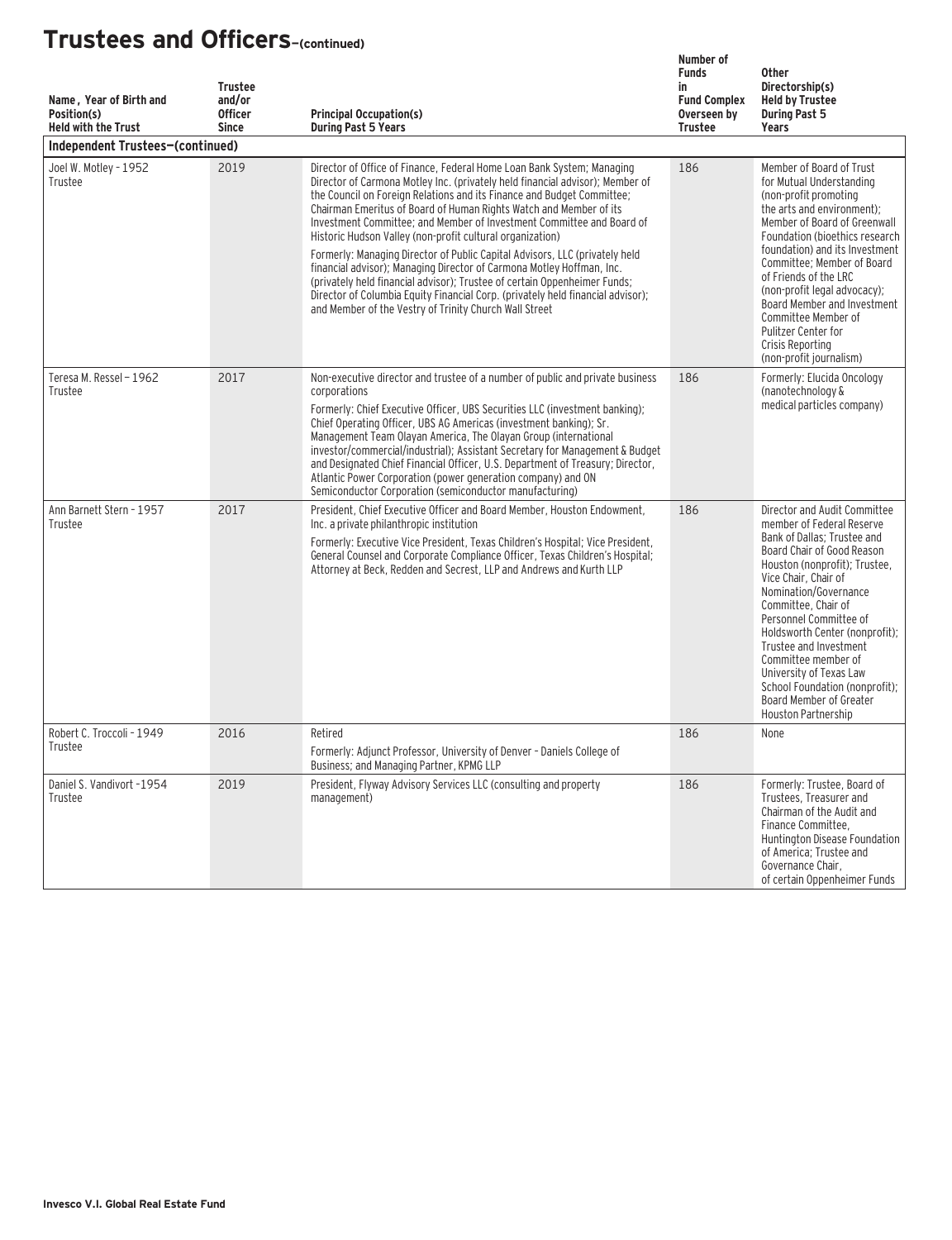| Name, Year of Birth and<br>Position(s)<br><b>Held with the Trust</b><br><b>Officers</b> | <b>Trustee</b><br>and/or<br><b>Officer</b><br><b>Since</b> | <b>Principal Occupation(s)</b><br><b>During Past 5 Years</b>                                                                                                                                                                                                                                                                                                                                                                                                                                                                                                                                                                                                                                                                                                                                                                                                                                                                                                                                                                                                                                                                                                                                                                                                                                                                                                                                                                                                                                                                                                                                                                 | Number of<br><b>Funds in</b><br><b>Fund Complex</b><br>Overseen by<br><b>Trustee</b> | Other<br>Directorship(s)<br><b>Held by Trustee</b><br><b>During Past 5</b><br>Years |
|-----------------------------------------------------------------------------------------|------------------------------------------------------------|------------------------------------------------------------------------------------------------------------------------------------------------------------------------------------------------------------------------------------------------------------------------------------------------------------------------------------------------------------------------------------------------------------------------------------------------------------------------------------------------------------------------------------------------------------------------------------------------------------------------------------------------------------------------------------------------------------------------------------------------------------------------------------------------------------------------------------------------------------------------------------------------------------------------------------------------------------------------------------------------------------------------------------------------------------------------------------------------------------------------------------------------------------------------------------------------------------------------------------------------------------------------------------------------------------------------------------------------------------------------------------------------------------------------------------------------------------------------------------------------------------------------------------------------------------------------------------------------------------------------------|--------------------------------------------------------------------------------------|-------------------------------------------------------------------------------------|
| Sheri Morris - 1964<br>President and Principal Executive<br><b>Officer</b>              | 1999                                                       | Head of Global Fund Services, Invesco Ltd.; President and Principal Executive<br>Officer, The Invesco Funds; Vice President, Invesco Exchange-Traded Fund<br>Trust, Invesco Exchange-Traded Fund Trust II, Invesco India Exchange-Traded<br>Fund Trust, Invesco Actively Managed Exchange-Traded Fund Trust, Invesco<br>Actively Managed Exchange-Traded Commodity Fund Trust and Invesco<br>Exchange-Traded Self-Indexed Fund Trust; and Vice President,<br>OppenheimerFunds, Inc.<br>Formerly: Vice President, Treasurer and Principal Financial Officer, The Invesco<br>Funds; Vice President, Invesco AIM Advisers, Inc., Invesco AIM Capital<br>Management, Inc. and Invesco AIM Private Asset Management, Inc.; Assistant<br>Vice President and Assistant Treasurer, The Invesco Funds; Vice President and<br>Assistant Vice President, Invesco Advisers, Inc.; Assistant Vice President,<br>Invesco AIM Capital Management, Inc. and Invesco AIM Private Asset<br>Management, Inc.; Treasurer, Invesco Exchange-Traded Fund Trust, Invesco<br>Exchange-Traded Fund Trust II, Invesco India Exchange-Traded Fund Trust and<br>Invesco Actively Managed Exchange-Traded Fund Trust and Senior Vice<br>President, Invesco Advisers, Inc. (formerly known as Invesco Institutional<br>(N.A.), Inc.) (registered investment adviser)                                                                                                                                                                                                                                                                                       | N/A                                                                                  | N/A                                                                                 |
| Jeffrey H. Kupor - 1968<br>Senior Vice President, Chief Legal<br>Officer and Secretary  | 2018                                                       | Head of Legal of the Americas, Invesco Ltd.; Senior Vice President and<br>Secretary, Invesco Advisers, Inc. (formerly known as Invesco Institutional<br>(N.A.), Inc.) (registered investment adviser); Senior Vice President and<br>Secretary, Invesco Distributors, Inc. (formerly known as Invesco AIM<br>Distributors, Inc.); Vice President and Secretary, Invesco Investment Services,<br>Inc. (formerly known as Invesco AIM Investment Services, Inc.) Senior Vice<br>President, Chief Legal Officer and Secretary, The Invesco Funds; Secretary and<br>General Counsel, Invesco Investment Advisers LLC (formerly known as Van<br>Kampen Asset Management); Secretary and General Counsel, Invesco Capital<br>Markets, Inc. (formerly known as Van Kampen Funds Inc.) and Chief Legal<br>Officer, Invesco Exchange-Traded Fund Trust, Invesco Exchange-Traded Fund<br>Trust II, Invesco India Exchange-Traded Fund Trust, Invesco Actively Managed<br>Exchange-Traded Fund Trust, Invesco Actively Managed Exchange-Traded<br>Commodity Fund Trust and Invesco Exchange-Traded Self-Indexed Fund Trust;;<br>Secretary and Vice President, Harbourview Asset Management Corporation;<br>Secretary and Vice President, OppenheimerFunds, Inc. and Invesco Managed<br>Accounts, LLC; Secretary and Senior Vice President, OFI Global Institutional,<br>Inc.; Secretary and Vice President, OFI SteelPath, Inc.; Secretary and Vice<br>President, Oppenheimer Acquisition Corp.; Secretary and Vice President,<br>Shareholder Services, Inc.; Secretary and Vice President, Trinity Investment<br>Management Corporation | N/A                                                                                  | N/A                                                                                 |
|                                                                                         |                                                            | Formerly: Secretary and Vice President, Jemstep, Inc.; Head of Legal,<br>Worldwide Institutional, Invesco Ltd.; Secretary and General Counsel, INVESCO<br>Private Capital Investments, Inc.; Senior Vice President, Secretary and General<br>Counsel, Invesco Management Group, Inc. (formerly known as Invesco AIM<br>Management Group, Inc.); Assistant Secretary, INVESCO Asset Management<br>(Bermuda) Ltd.; Secretary and General Counsel, Invesco Private Capital, Inc.;<br>Assistant Secretary and General Counsel, INVESCO Realty, Inc.; Secretary and<br>General Counsel, Invesco Senior Secured Management, Inc.; Secretary,<br>Sovereign G./P. Holdings Inc.; and Secretary, Invesco Indexing LLC; Secretary,<br>W.L. Ross & Co., LLC                                                                                                                                                                                                                                                                                                                                                                                                                                                                                                                                                                                                                                                                                                                                                                                                                                                                             |                                                                                      |                                                                                     |
| Andrew R. Schlossberg - 1974<br>Senior Vice President                                   | 2019                                                       | Head of the Americas and Senior Managing Director, Invesco Ltd.; Director and<br>Senior Vice President, Invesco Advisers, Inc. (formerly known as Invesco<br>Institutional (N.A.), Inc.) (registered investment adviser); Director and<br>Chairman, Invesco Investment Services, Inc. (formerly known as Invesco AIM<br>Investment Services, Inc.) (registered transfer agent); Senior Vice President,<br>The Invesco Funds; Director, Invesco Investment Advisers LLC (formerly known<br>as Van Kampen Asset Management)<br>Formerly: Director, President and Chairman, Invesco Insurance Agency, Inc.:<br>Director, Invesco UK Limited; Director and Chief Executive, Invesco Asset<br>Management Limited and Invesco Fund Managers Limited; Assistant Vice<br>President, The Invesco Funds; Senior Vice President, Invesco Advisers, Inc.<br>(formerly known as Invesco Institutional (N.A.), Inc.) (registered investment<br>adviser); Director and Chief Executive, Invesco Administration Services Limited<br>and Invesco Global Investment Funds Limited: Director, Invesco Distributors,<br>Inc.; Head of EMEA, Invesco Ltd.; President, Invesco Actively Managed<br>Exchange-Traded Commodity Fund Trust, Invesco Actively Managed<br>Exchange-Traded Fund Trust, Invesco Exchange-Traded Fund Trust, Invesco<br>Exchange-Traded Fund Trust II and Invesco India Exchange-Traded Fund Trust;<br>Managing Director and Principal Executive Officer, Invesco Capital<br>Management LLC                                                                                                                                | N/A                                                                                  | N/A                                                                                 |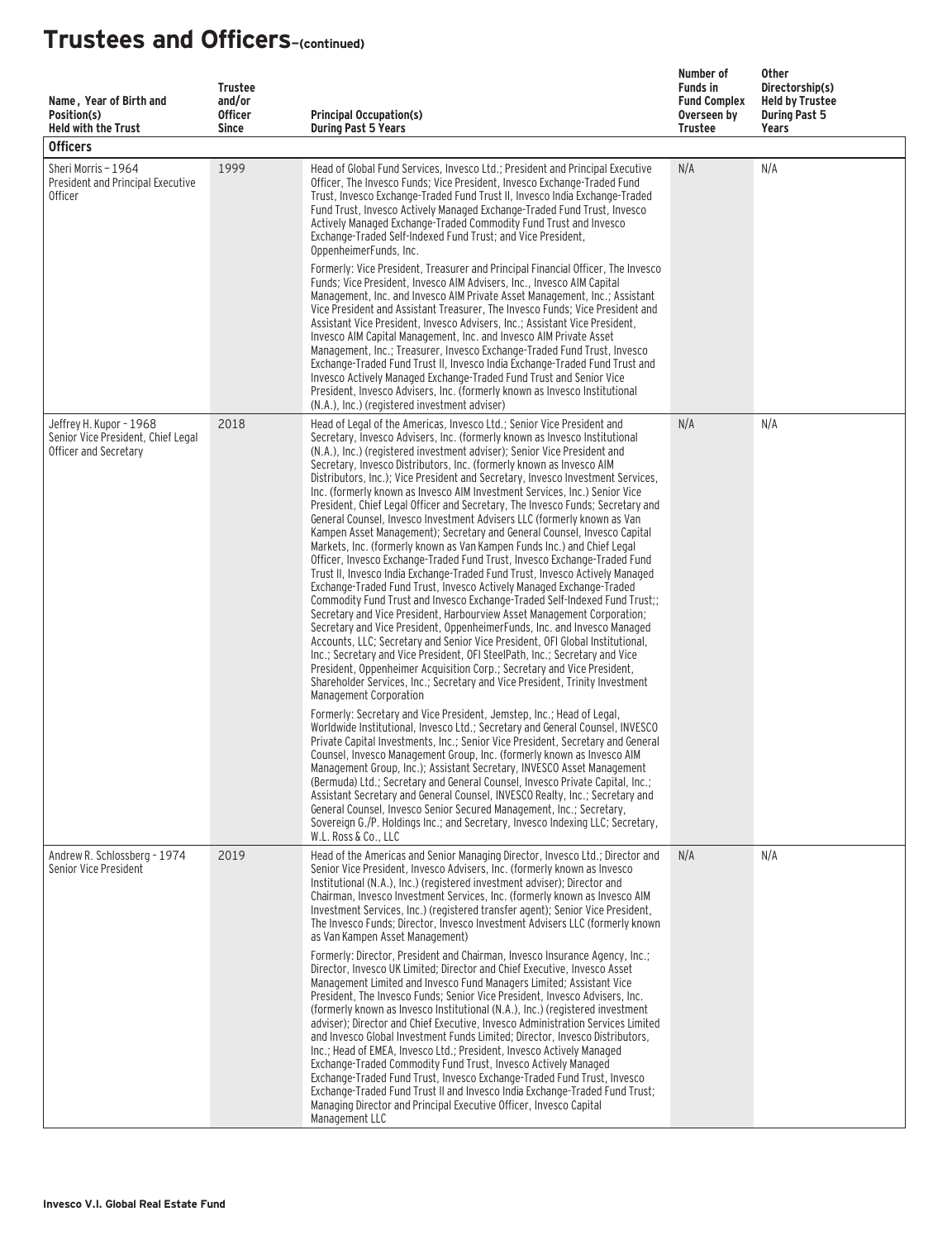| Name, Year of Birth and<br>Position(s)                                                       | <b>Trustee</b><br>and/or<br><b>Officer</b> | <b>Principal Occupation(s)</b>                                                                                                                                                                                                                                                                                                                                                                                                                                                                                                                                                                                                                                                                                                                                                                                                                                                                                                                                                                                                                                                                                                                                                                                                                                                                                                                                                                                                                                                                                                                                                                                                                                                                                                                                                                                                                                                                                                                                                                                                                                                                        | Number of<br><b>Funds in</b><br><b>Fund Complex</b><br>Overseen by<br><b>Trustee</b> | <b>Other</b><br>Directorship(s)<br><b>Held by Trustee</b><br><b>During Past 5</b><br>Years |
|----------------------------------------------------------------------------------------------|--------------------------------------------|-------------------------------------------------------------------------------------------------------------------------------------------------------------------------------------------------------------------------------------------------------------------------------------------------------------------------------------------------------------------------------------------------------------------------------------------------------------------------------------------------------------------------------------------------------------------------------------------------------------------------------------------------------------------------------------------------------------------------------------------------------------------------------------------------------------------------------------------------------------------------------------------------------------------------------------------------------------------------------------------------------------------------------------------------------------------------------------------------------------------------------------------------------------------------------------------------------------------------------------------------------------------------------------------------------------------------------------------------------------------------------------------------------------------------------------------------------------------------------------------------------------------------------------------------------------------------------------------------------------------------------------------------------------------------------------------------------------------------------------------------------------------------------------------------------------------------------------------------------------------------------------------------------------------------------------------------------------------------------------------------------------------------------------------------------------------------------------------------------|--------------------------------------------------------------------------------------|--------------------------------------------------------------------------------------------|
| <b>Held with the Trust</b><br>Officers-(continued)                                           | <b>Since</b>                               | <b>During Past 5 Years</b>                                                                                                                                                                                                                                                                                                                                                                                                                                                                                                                                                                                                                                                                                                                                                                                                                                                                                                                                                                                                                                                                                                                                                                                                                                                                                                                                                                                                                                                                                                                                                                                                                                                                                                                                                                                                                                                                                                                                                                                                                                                                            |                                                                                      |                                                                                            |
| John M. Zerr - 1962<br>Senior Vice President                                                 | 2006                                       | Chief Operating Officer of the Americas; Senior Vice President, Invesco<br>Advisers, Inc. (formerly known as Invesco Institutional (N.A.), Inc.) (registered<br>investment adviser); Senior Vice President, Invesco Distributors, Inc. (formerly<br>known as Invesco AIM Distributors, Inc.); Director and Vice President, Invesco<br>Investment Services, Inc. (formerly known as Invesco AIM Investment<br>Services, Inc.) Senior Vice President, The Invesco Funds; Managing Director,<br>Invesco Capital Management LLC; Director, Invesco Investment Advisers LLC<br>(formerly known as Van Kampen Asset Management); Senior Vice President,<br>Invesco Capital Markets, Inc. (formerly known as Van Kampen Funds Inc.);<br>Manager, Invesco Indexing LLC; Manager, Invesco Specialized Products, LLC;<br>Member, Invesco Canada Funds Advisory Board; Director, President and Chief<br>Executive Officer, Invesco Corporate Class Inc. (corporate mutual fund<br>company); and Director, Chairman, President and Chief Executive Officer,<br>Invesco Canada Ltd. (formerly known as Invesco Trimark Ltd./Invesco Trimark<br>Ltèe) (registered investment adviser and registered transfer agent); President,<br>Invesco, Inc.; President, Invesco Global Direct Real Estate Feeder GP Ltd.;<br>President, Invesco IP Holdings (Canada) Ltd; President, Invesco Global Direct<br>Real Estate GP Ltd.; President, Invesco Financial Services Ltd. / Services<br>Financiers Invesco Ltée; President, Trimark Investments Ltd./Placements<br>Trimark Ltée and Director and Chairman, Invesco Trust Company                                                                                                                                                                                                                                                                                                                                                                                                                                                                                           | N/A                                                                                  | N/A                                                                                        |
|                                                                                              |                                            | Formerly: Director and Senior Vice President, Invesco Insurance Agency, Inc.;<br>Director and Senior Vice President, Invesco Management Group, Inc. (formerly<br>known as Invesco AIM Management Group, Inc.); Secretary and General<br>Counsel, Invesco Management Group, Inc. (formerly known as Invesco AIM<br>Management Group, Inc.); Secretary, Invesco Investment Services, Inc.<br>(formerly known as Invesco AIM Investment Services, Inc.); Chief Legal Officer<br>and Secretary, The Invesco Funds; Secretary and General Counsel, Invesco<br>Investment Advisers LLC (formerly known as Van Kampen Asset Management);<br>Secretary and General Counsel, Invesco Capital Markets, Inc. (formerly known<br>as Van Kampen Funds Inc.); Chief Legal Officer, Invesco Exchange-Traded Fund<br>Trust, Invesco Exchange-Traded Fund Trust II, Invesco India Exchange-Traded<br>Fund Trust, Invesco Actively Managed Exchange-Traded Fund Trust, Invesco<br>Actively Managed Exchange-Traded Commodity Fund Trust and Invesco<br>Exchange-Traded Self-Indexed Fund Trust; Secretary, Invesco Indexing LLC;<br>Director, Secretary, General Counsel and Senior Vice President, Van Kampen<br>Exchange Corp.; Director, Vice President and Secretary, IVZ Distributors, Inc.<br>(formerly known as INVESCO Distributors, Inc.); Director and Vice President,<br>INVESCO Funds Group, Inc.; Director and Vice President, Van Kampen<br>Advisors Inc.; Director, Vice President, Secretary and General Counsel, Van<br>Kampen Investor Services Inc.: Director and Secretary, Invesco Distributors,<br>Inc. (formerly known as Invesco AIM Distributors, Inc.); Director, Senior Vice<br>President, General Counsel and Secretary, Invesco AIM Advisers, Inc. and Van<br>Kampen Investments Inc.; Director, Vice President and Secretary, Fund<br>Management Company; Director, Senior Vice President, Secretary, General<br>Counsel and Vice President, Invesco AIM Capital Management, Inc.; Chief<br>Operating Officer and General Counsel, Liberty Ridge Capital, Inc. (an<br>investment adviser) |                                                                                      |                                                                                            |
| Gregory G. McGreevey - 1962<br>Senior Vice President                                         | 2012                                       | Senior Managing Director, Invesco Ltd.; Director, Chairman, President, and<br>Chief Executive Officer, Invesco Advisers, Inc. (formerly known as Invesco<br>Institutional (N.A.), Inc.) (registered investment adviser); Director, Invesco<br>Mortgage Capital, Inc. and Invesco Senior Secured Management, Inc.; Senior<br>Vice President, The Invesco Funds; President, SNW Asset Management<br>Corporation and Invesco Managed Accounts, LLC; Chairman and Director,<br>Invesco Private Capital, Inc.; Chairman and Director, INVESCO Private Capital<br>Investments, Inc.; Chairman and Director, INVESCO Realty, Inc.; and Senior<br>Vice President, Invesco Group Services, Inc.<br>Formerly: Senior Vice President, Invesco Management Group, Inc. and Invesco                                                                                                                                                                                                                                                                                                                                                                                                                                                                                                                                                                                                                                                                                                                                                                                                                                                                                                                                                                                                                                                                                                                                                                                                                                                                                                                                 | N/A                                                                                  | N/A                                                                                        |
|                                                                                              |                                            | Advisers, Inc.; Assistant Vice President, The Invesco Funds                                                                                                                                                                                                                                                                                                                                                                                                                                                                                                                                                                                                                                                                                                                                                                                                                                                                                                                                                                                                                                                                                                                                                                                                                                                                                                                                                                                                                                                                                                                                                                                                                                                                                                                                                                                                                                                                                                                                                                                                                                           |                                                                                      |                                                                                            |
| Adrien Deberghes-1967<br>Principal Financial Officer,<br><b>Treasurer and Vice President</b> | 2020                                       | Head of the Fund Office of the CFO and Fund Administration: Vice President.<br>Invesco Advisers, Inc.; Principal Financial Officer, Treasurer and Vice<br>President, The Invesco Funds; Vice President, Invesco Exchange-Traded Fund<br>Trust, Invesco Exchange-Traded Fund Trust II, Invesco India Exchange-Traded<br>Fund Trust, Invesco Actively Managed Exchange-Traded Fund Trust, Invesco<br>Actively Managed Exchange-Traded Commodity Fund Trust and Invesco<br>Exchange-Traded Self-Indexed Fund Trust<br>Formerly: Senior Vice President and Treasurer, Fidelity Investments                                                                                                                                                                                                                                                                                                                                                                                                                                                                                                                                                                                                                                                                                                                                                                                                                                                                                                                                                                                                                                                                                                                                                                                                                                                                                                                                                                                                                                                                                                                | N/A                                                                                  | N/A                                                                                        |
| Crissie M. Wisdom - 1969<br>Anti-Money Laundering<br>Compliance Officer                      | 2013                                       | Anti-Money Laundering and OFAC Compliance Officer for Invesco U.S. entities<br>including: Invesco Advisers, Inc. and its affiliates, Invesco Capital Markets,<br>Inc., Invesco Distributors, Inc., Invesco Investment Services, Inc., The Invesco<br>Funds, Invesco Capital Management, LLC, Invesco Trust Company; and Fraud<br>Prevention Manager for Invesco Investment Services, Inc.                                                                                                                                                                                                                                                                                                                                                                                                                                                                                                                                                                                                                                                                                                                                                                                                                                                                                                                                                                                                                                                                                                                                                                                                                                                                                                                                                                                                                                                                                                                                                                                                                                                                                                             | N/A                                                                                  | N/A                                                                                        |